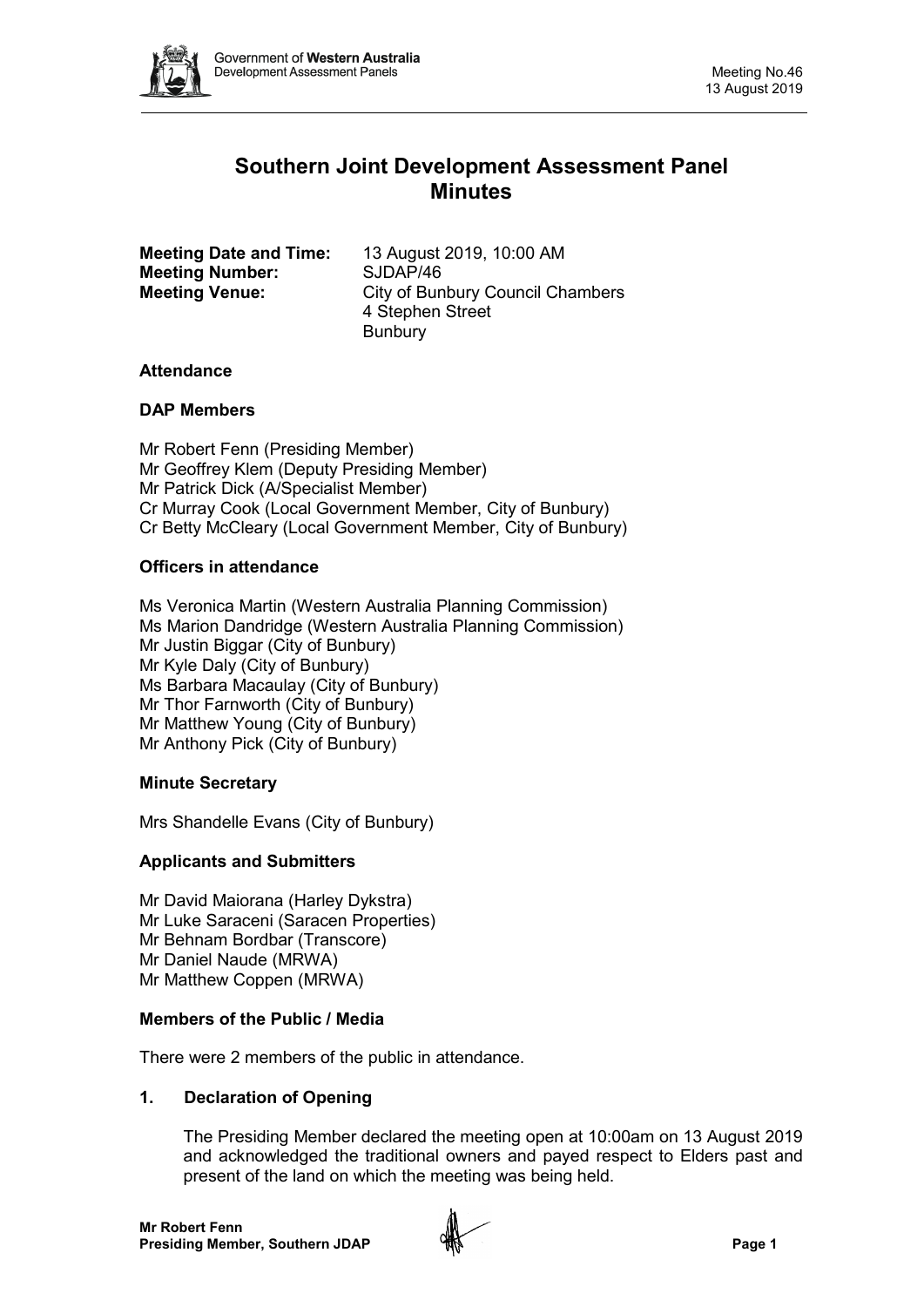

The Presiding Member announced the meeting would be run in accordance with the DAP Standing Orders 2017 under the *Planning and Development (Development Assessment Panels) Regulations 2011*.

The Presiding Member advised that the meeting is being audio recorded in accordance with Section 5.16 of the DAP Standing Orders 2017 which states *'A person must not use any electronic, visual or audio recording device or instrument to record the proceedings of the DAP meeting unless the Presiding Member has given permission to do so.'* The Presiding Member granted permission for the minute taker to record proceedings for the purpose of the minutes only.

## **2. Apologies**

Mr Shelley Shepherd (Specialist Member)

## **3. Members on Leave of Absence**

Nil

#### **4. Noting of Minutes**

DAP members noted that signed minutes of previous meetings are available on the [DAP website.](https://www.dplh.wa.gov.au/about/development-assessment-panels/daps-agendas-and-minutes)

#### **5. Declaration of Due Consideration**

All members declared that they had duly considered the documents.

#### **6. Disclosure of Interests**

DAP Member, Mr Geoffrey Klem, declared an impartiality interest in item 8.1 (a) and 8.1 (b) as a former employee of the City of Bunbury in 2013 and a current member of Bunbury Development Committee.

In accordance with section 4.6.1 and 4.6.2 of the DAP Standing Orders 2017, the Presiding Member determined that the member listed above, who had disclosed an impartiality interest, was permitted to participate in discussion and voting on the items.

#### **7. Deputations and Presentations**

**7.1** Mr David Maiorana (Harley Dykstra) addressed the DAP in support of the application at Item 8.1 and responded to questions from the panel.

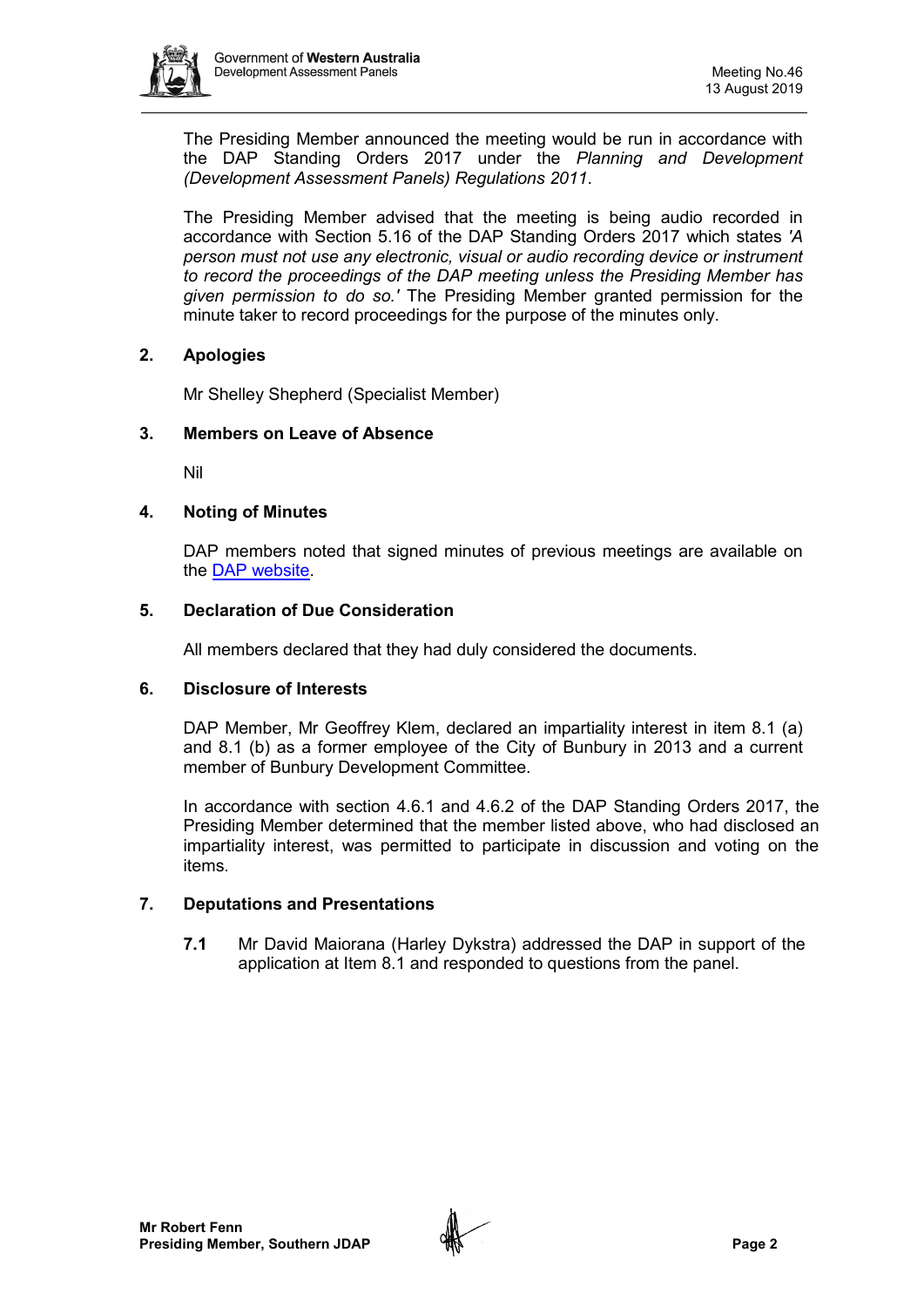

- **7.2** Mr Behnam Bordbar (Transcore) addressed the DAP in support of the application at Item 8.1 and responded to questions from the panel.
- **7.3** Mr Luke Saraceni (Saracen Properties) addressed the DAP in support of the application at Item 8.1 and responded to questions from the panel.
- **7.4** Mr Daniel Naude (MRWA) addressed the DAP against the application at item 8.1 and responded to questions from the panel.
- **7.5** Mr Luke Saraceni (Saraceni Properties) addressed and responded to Mr Naude's presentation.
- **7.6** Mr Thor Farnworth (City of Bunbury) responded to questions from the DAP regarding application at 8.1a
- **7.7** Ms Marion Dandridge (DPLH) responded to questions from the DAP regarding application 8.1b

#### **8. Form 1 – Responsible Authority Reports – DAP Applications**

| 8.1a | <b>Property Location:</b>       | Lot 101 Forrest Highway, Vittoria |  |
|------|---------------------------------|-----------------------------------|--|
|      | <b>Development Description:</b> | Proposed Roadhouse and Associated |  |
|      |                                 | Signage                           |  |
|      | Applicant:                      | Harley Dykstra Pty Ltd            |  |
|      | Owner:                          | <b>Victor John Howes</b>          |  |
|      | Responsible Authority:          | City of Bunbury                   |  |
|      | DAP File No:                    | DAP/18/01423                      |  |

# **REPORT RECOMMENDATION**

**Moved by: Cr Murray Cook <b>Seconded by: Cr Betty McCleary** 

That the Southern JDAP resolves to:

**Approve** DAP Application reference DAP/18/01423 in accordance with clause 68(2) of Schedule 2 of the Planning and Development (Local Planning Schemes) Regulations 2015 and the City of Bunbury Local Planning Scheme No. 8 for the following reasons:

- (a) the proposed land use is consistent with the intent of the local Scheme;
- (b) the subject lot is located outside of the notional port buffer area;
- (c) the proposed land use appertains to the function of the highway that it would service;
- (d) the proposed land use is compatible with port activity and not likely to impact on or limit the ongoing operations of the port; and
- (e) the proposed development will not prejudice the orderly and proper planning of the balance of undeveloped land.

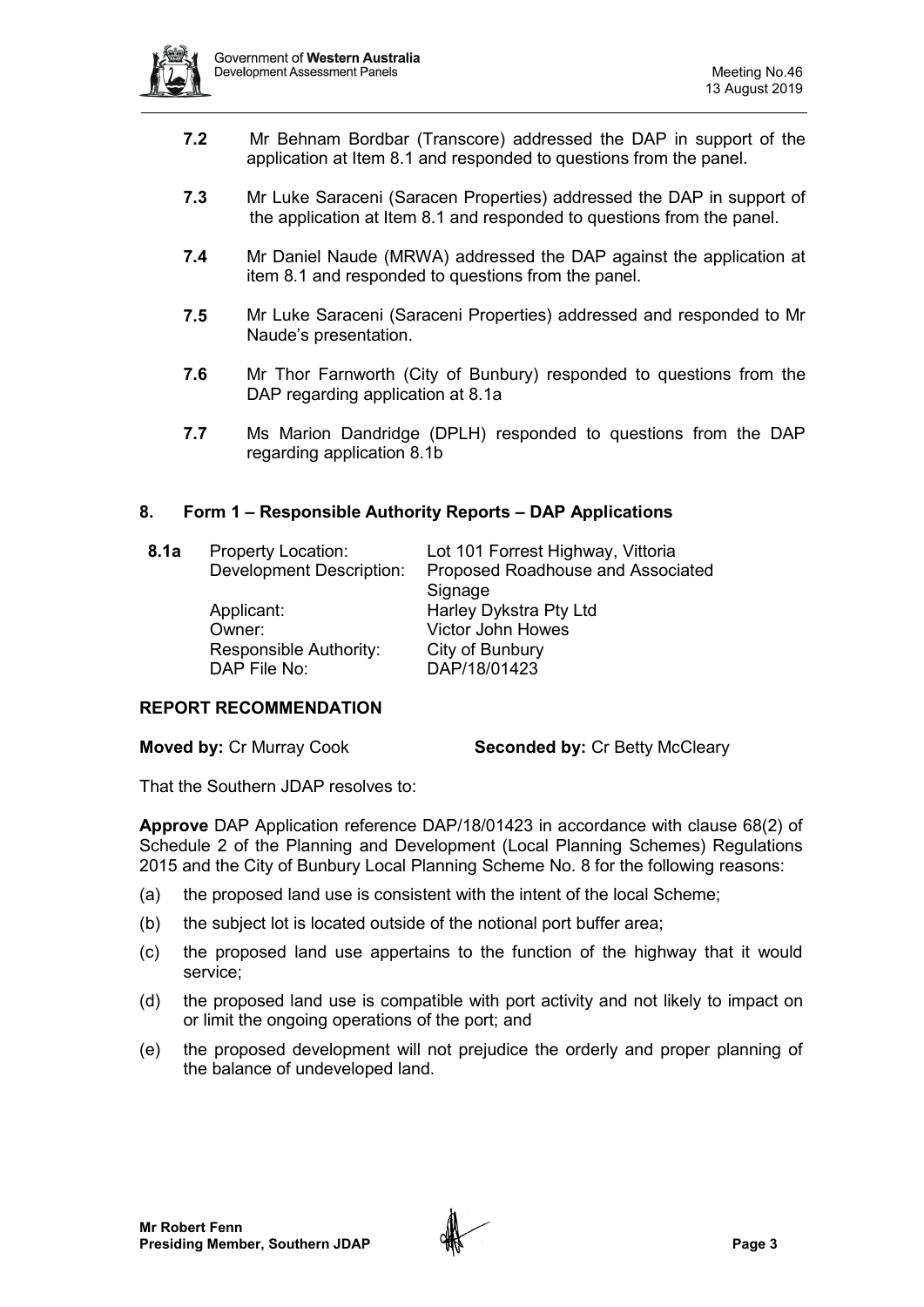

## **Conditions / Reasons:**

- 1. This decision constitutes development approval only and is valid for a period of three (3) years from the date of approval. If the subject development is not substantially commenced within the three (3) year time period, the approval shall lapse and be of no further effect.
- 2. All development shall be in accordance with the approved development plans (attached), which form part of this development approval, to the specifications and satisfaction of the City of Bunbury.
- 3. At all times, the development the subject of this approval must comply with the land use definition of 'roadhouse' as contained in Part 6, Division 2 of the City of Bunbury Local Planning Scheme No. 8.
- 4. All works required to satisfy a condition of this development approval are required to be installed / constructed and maintained in accordance with the approved plans and conditions of approval for the life of the development.
- 5. Before development commences and to enable shared access between the subject lot and adjoining lots 4 to 9, 12, 17, 25, 26, 205 and 415, an easement in gross must be registered on the certificate of title of lots to secure rights of carriageway over the vehicle access way(s) the subject of this development approval. The creation of easements must be at the full costs of the land owner(s) and to the satisfaction of the City of Bunbury.
- 6. A schedule of exterior materials, colours and finishes must be submitted with the building permit application for the approval of the City of Bunbury. The subject development must be finished and maintained to a high standard of quality in accordance with any approved schedule of exterior treatments to the satisfaction of the City of Bunbury.
- 7. Before the development is commenced, detailed design plans must be prepared in accordance with the relevant Australian Standards and Austroads guidelines for all vehicle accessways, circulation, parking areas and pedestrian movement requirements, including the lighting thereof, to the specifications of the City of Bunbury. Once detailed design plans are approved, installation / construction is to be in accordance with the approved plans and works completed before the development is occupied to the satisfaction of the City of Bunbury.
- 8. Before the development is occupied, vehicle accessway and parking area line marking, signage and lighting must be installed / constructed in accordance with the approved plans to the specifications and satisfaction of the City of Bunbury.
- 9. All external lighting must be designed, baffled and located so as to prevent any potential adverse impacts on adjoining land to the specifications and satisfaction of the City of Bunbury.
- 10. Before the development is commenced, a landscaping plan must be submitted for approval to the specifications and satisfaction of the City of Bunbury. The Landscape Plan must at a minimum address the following:
	- (a) a site plan of existing and proposed development with natural and finished ground levels;

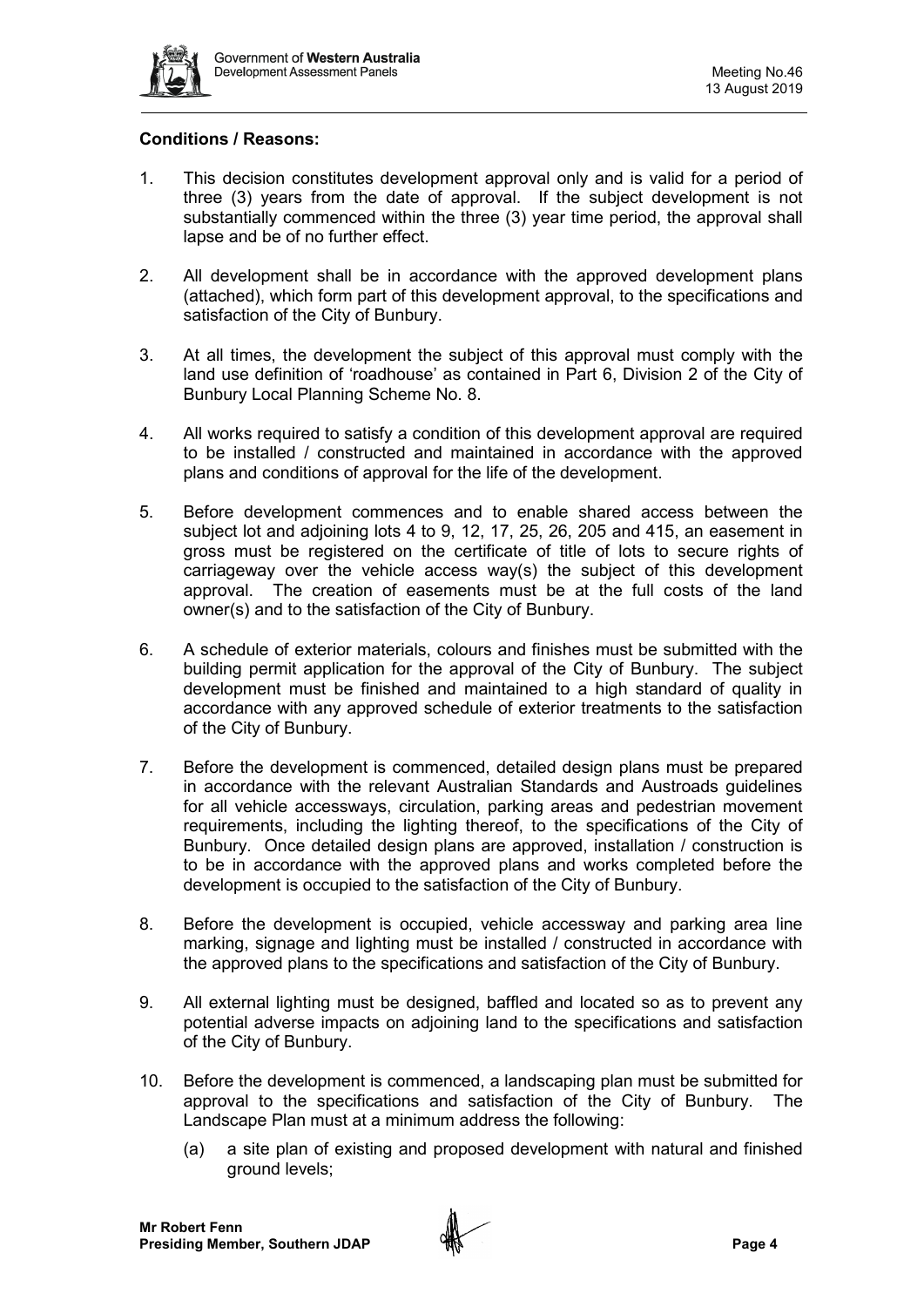

- (b) the location, species and size of existing vegetation to be retained and vegetation to be removed;
- (c) exact species, location and number of proposed plants;
- (d) a key or legend detailing proposed species type grouped under the subheadings of tree, shrub and ground cover;
- (e) mulching or similar treatments of garden beds including edges;
- (f) details of reticulation of landscaped areas including the source of the water supply and proposed responsibility for maintenance;
- (g) treatment of paved areas (parking and pedestrian areas);
- (h) screening of service, utility and waste storage areas; and
- (i) fencing height, materials and treatments.

Before the development is occupied, the landscaped areas must be planted, established and reticulated in accordance with the endorsed Landscape Plan. These areas must be maintained as landscaped areas at all times to the satisfaction of the City of Bunbury.

- 11. The subject land is situated on the Preston River Flood Plain and is susceptible to flooding. Building construction shall have a minimum finished floor level of at least 3.5m Australian Height Datum (AHD).
- 12. Before the development is commenced, a Stormwater and Drainage Management Plan, prepared in accordance with the Department of Water and Environmental Regulation (DWER) Stormwater Management Manual and Council's adopted Local Planning Policy: Stormwater Disposal from Private Properties, is to be submitted for approval to the specifications and satisfaction of the City of Bunbury. The Stormwater and Drainage Management Plan will determine the effective stormwater management system and structural controls required to support the development, and as a minimum, it must address:
	- (a) the context and site analysis;
	- (b) establishment of or the confirmation of design flood levels for the protection of people and buildings;
	- (c) use of water sensitive urban design principles in the design, construction and operation of the proposed development;
	- (d) small, minor and major storm events to be managed;
	- (e) management objectives of each design event;
	- (f) scale at which stormwater management solutions (e.g. single or series of best management practices) are to apply;
	- (g) on-site retention for up to and including 100-year average recurrence interval (ARI) storm events (i.e. 1 in 100 year);
	- (h) overland flow path(s) for events greater than 100-year ARI;
	- (i) the effect of groundwater;
	- (j) water quality standard and the ongoing management thereof;
	- (k) protection of receiving environments (e.g. adjacent or nearby waterways and wetlands); and

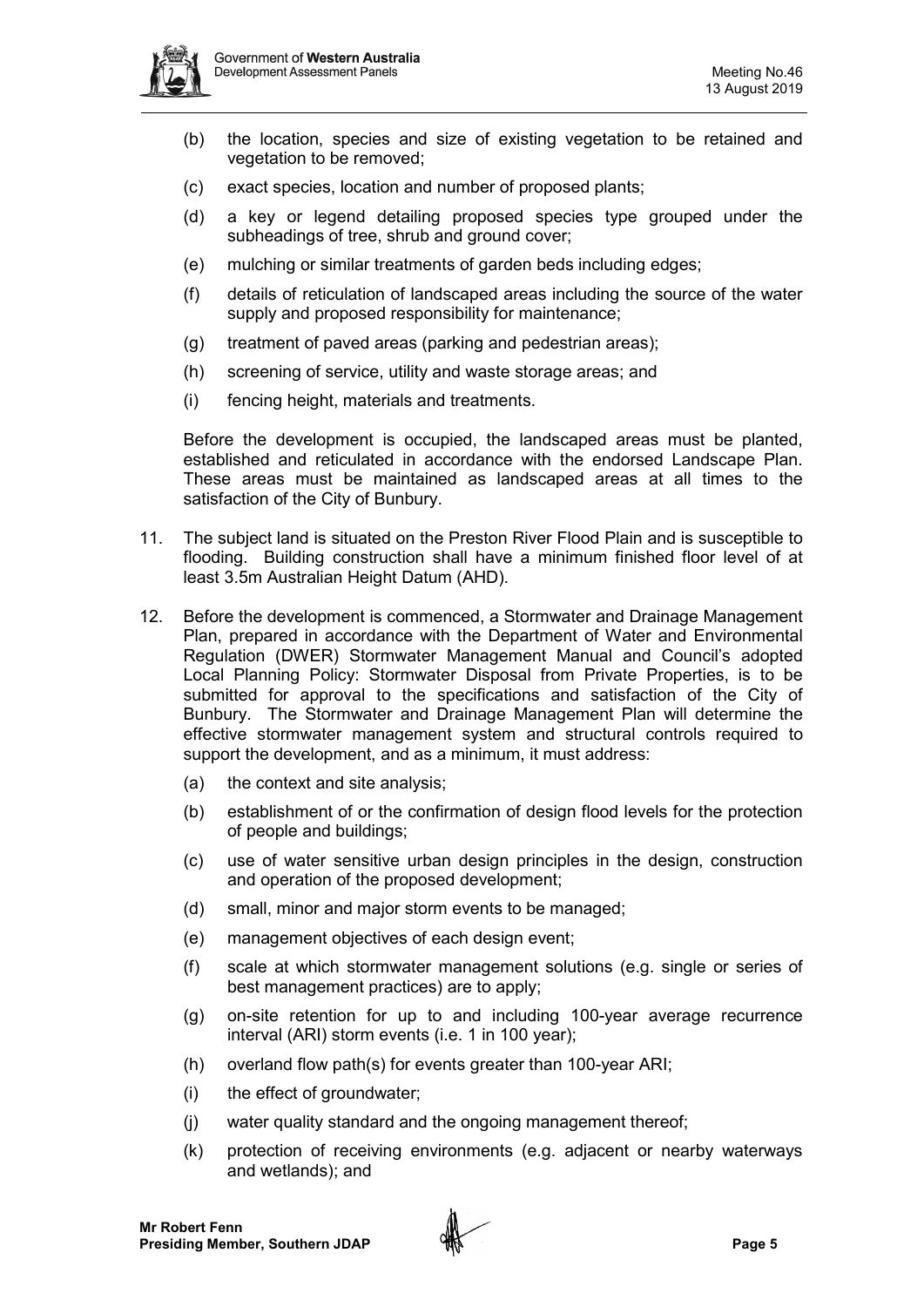

- (l) findings and recommendations for stormwater and drainage management works, infrastructure and practices.
- 13. Before the development is occupied, the findings / recommendations of the approved Stormwater and Drainage Management Plan must be constructed and implemented to the specifications and satisfaction of the City of Bunbury.
- 14. Before the development is commenced, a Construction Management Plan is to be submitted for approval to the specifications and satisfaction of the City of Bunbury. The Construction Management Plan must address the following issues, where applicable:
	- (a) public safety and amenity;
	- (b) site plan and security;
	- (c) contact details of essential site personnel, construction period and operating hours;
	- (d) community information, consultation and complaints management plan;
	- (e) noise, vibration and dust management;
	- (f) dilapidation reports of nearby properties;
	- (g) traffic, access and parking management;
	- (h) waste management and materials re-use and/or recycling;
	- (i) earthworks, excavation, land retention / piling and associated matters;
	- (j) stormwater and sediment control;
	- (k) street tree management and protection; and
	- (l) any other matters deemed appropriate by the local government.

The Construction Management Plan, as approved by the City of Bunbury, must be complied with at all times during construction.

- 15. At all times during construction of the development all works and construction activities must be undertaken so as to avoid noise, vibration and dust nuisance to occupiers of land in the vicinity to the satisfaction of the City of Bunbury.
- 16. Before the development is commenced, a Waste Management Plan is to be submitted for approval to the specifications and satisfaction of the City of Bunbury. The approved Waste Management Plan is to detail how and where waste produced during the ongoing operation of the development that is the subject of this approval will be stored, handled and removed.
- 17. Before the development is occupied, the property must be connected to the Aqwest reticulated water system.
- 18. Before the development is occupied, the property must be connected to the Water Corporation reticulated sewerage system.

#### **Advice Notes:**

(a) This is a development approval only. The applicant / landowner is advised that it is their responsibility to ensure that the proposed development complies with all other applicable legislation, local laws, licensing requirements and/or legal

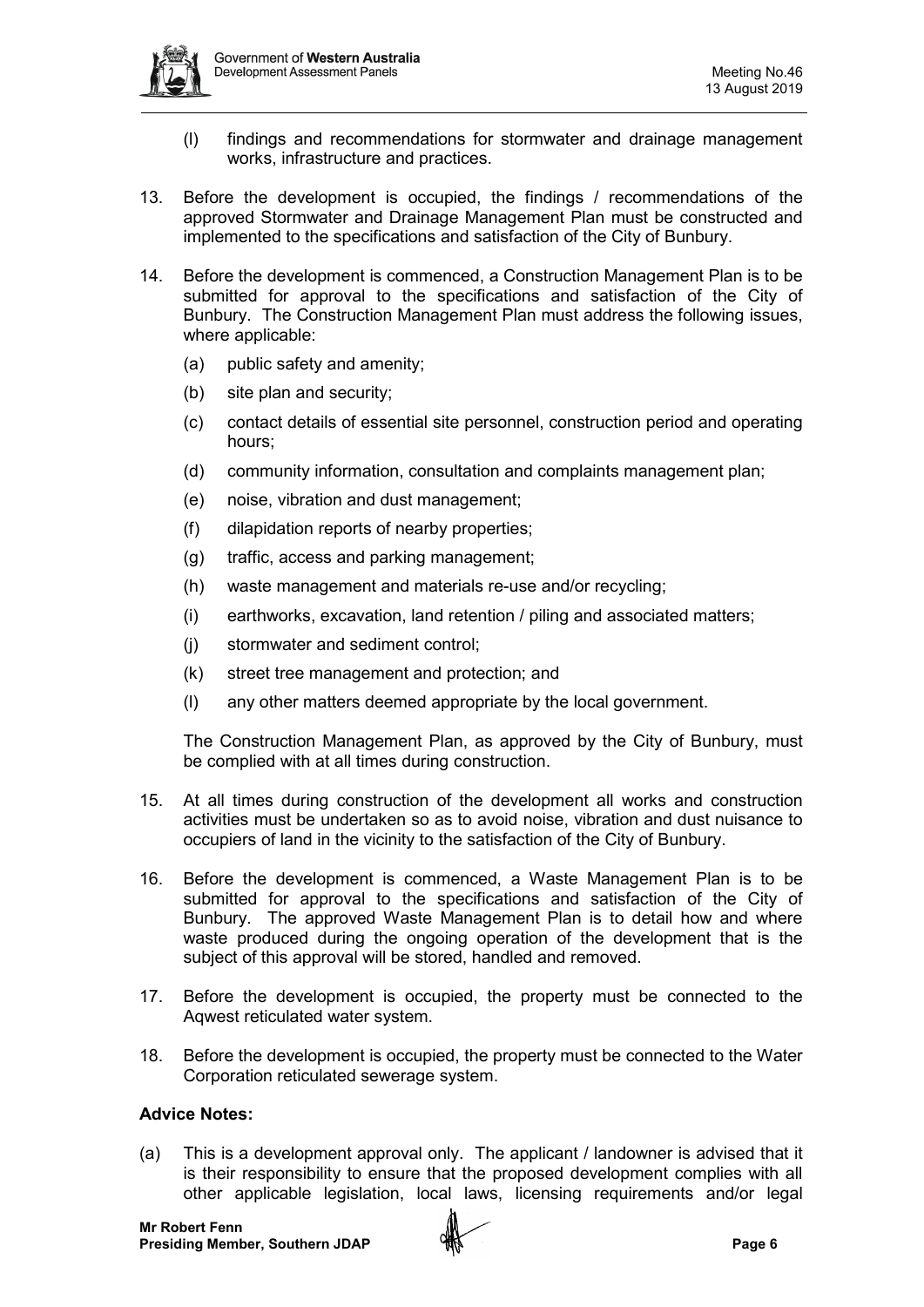

agreements that may relate to the development.

(b) This development approval is granted by the local government under the City of Bunbury Local Planning Scheme No. 8 (LPS8), and it is advised that separate development approval may also be required to be granted by the Western Australian Planning Commission (WAPC) under the Greater Bunbury Region Scheme (GBRS).

The applicant is advised that it may be a condition of development approval granted under the GBRS that a legal agreement, in the form of a deed entered into prior to the issuance of a certificate of occupancy, made between the landowner and Main Roads Western Australia (MRWA) with respect to inter alia:

- acknowledgment that future upgrading of the Forrest Highway, in the vicinity of the Vittoria Road intersection, may impact the subject site and vehicle access to and from the site;
- a timeframe for the upgrading of the Forrest Highway and Vittoria Road intersection;
- indemnification of MRWA from any claim for compensation if the land is affected after that period;
- the time period for which the deed shall be in effect;
- the deed being secured by way of a subject to claim caveat against the land title; and
- the landowner contributing the equivalent of a 300 metre long acceleration lane from where the exit servicing Lot 101 meets the Forrest Highway.
- (c) The City of Bunbury advises that any and all works within the 'Primary Regional Roads Reserve' of the Forrest Highway require the separate approval of MRWA as the responsible road authority. Therefore, any proposed alterations, relocation or damage to existing infrastructure within the Forrest Highway road reserve would need to be completed and/or reinstated to the specifications and satisfaction of MRWA. Proponents are advised to contact the Bunbury office of MRWA on 138 138 for further advice in this regard.
- (d) The development of a roadhouse (service station) is required to comply with the requirements of the Department of Mines, Industry Regulation and Safety (Resources Safety Section) in relation to the onsite storage and handling of dangerous goods (e.g. petrol, oil, lubricants, etc.). Further information may be found at www.dmp.wa.gov.au.
- (e) Due to fuel being stored on site, the Department of Water and Environmental Regulation advises that all works must be undertaken in accordance with the department's Water Quality Protection Notes. Further information can be obtained from the Department of Water and Environmental Regulation on (08) 9333 7469.
- (f) Please be aware that the subject land is located in a high groundwater table area. Treatments such as subsoil drainage may therefore be required in order to prevent any increases to groundwater table levels on adjoining properties.
- (g) It is the applicant's / landowner's responsibility to ensure that all other required approvals are obtained prior to the development works commencing. Works such

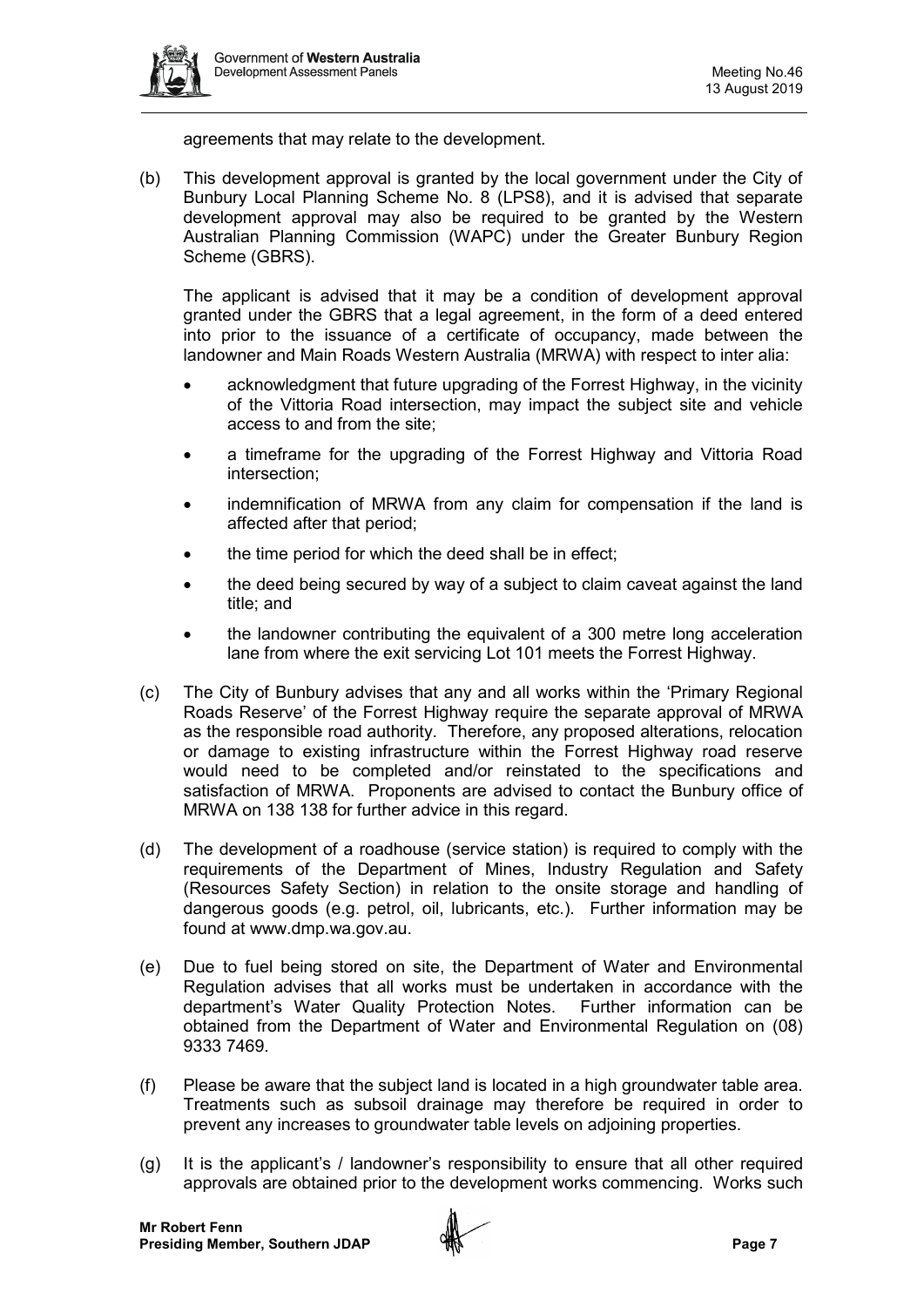

as de-watering, native vegetation clearing or working near existing infrastructure may require separate approvals from relevant private or public authorities.

- (h) The clearing of native vegetation in Western Australia requires a clearing permit under the *Environmental Protection Act 1986* unless the clearing is for an exempt purpose. Proponents are advised to contact the Department of Water and Environmental Regulation on (08) 9333 7469 for further advice in this regard.
- (i) The development the subject of this development approval is also regulated by the *Western Australia Building Act 2011*, Building Regulations 2012 and Building Code of Australia (BCA). A separate building permit must be granted before the development commences, where offences occur statutory penalties may apply. Proponents are advised to liaise further with the City of Bunbury's Building Certification team on (08) 9792 7000.
- (j) The City of Bunbury advises that the development the subject of this development approval must comply with the *Environmental Protection Act 1986* and the Environmental Protection (Noise) Regulations 1997 in relation to noise emissions, and Environmental Protection (Unauthorised Discharge) Regulations 2004 in relation to discharges into the environment. Further information can be obtained from the City of Bunbury's Environmental Health Services on (08) 9792 7100.
- (k) The development is defined as a 'food business' under the *Food Act 2008* and therefore must comply with the Food Act and Food Regulations 2009. Further information can be obtained from the City of Bunbury's Environmental Health Services on (08) 9792 7100.
- (l) The premises and equipment the subject of this development approval is required to comply with clause 3.2.3 of the Australian Food Safety Standards. Regardless of whether a building permit is required, application will need to be made to the City of Bunbury's Environmental Health Services for assessment and approval prior to commencing the development of food premises.

Two sets of scaled plans (minimum 1:100) and specifications detailing the design and fit out is required to be submitted to Environmental Health Services and should include at a minimum the following information:

- (i) the use of each room / area;
- (ii) the structural finishes of walls, floors, ceilings, benches, shelves and other surfaces;
- (iii) the position and type of all fixtures, fittings and equipment;
- (iv) all sanitary conveniences, floor wastes / bucket traps / cleaner's sinks, grease traps, etc.;
- (v) waste storage and disposal areas;
- (vi) plans and specifications of the mechanical exhaust system if cooking is to take place in the food business;
- (vii) specifications of all cooking equipment (stoves, ovens, fryers, etc.);
- (viii) elevations of food handling and storage areas; and
- (ix) details of the types of food being prepared or sold.

Please refer to the City of Bunbury's requirements for the establishment,

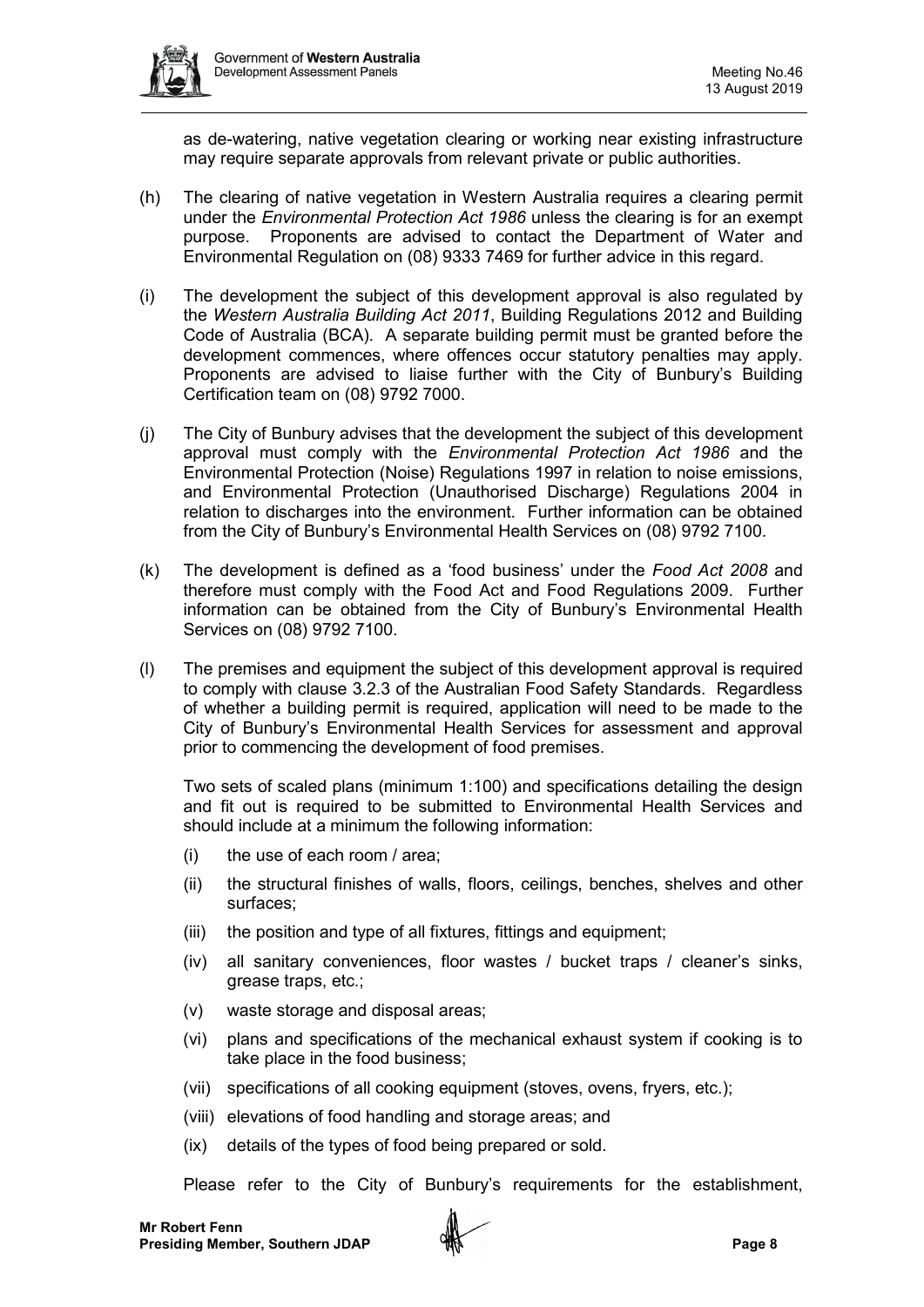

construction and fit out of food premises available on the website at [www.bunbury.wa.gov.au.](http://www.bunbury.wa.gov.au/) A final inspection of the premises will be required to be carried out by Environmental Health Services prior to commencing operation. Further information may be obtained from the City of Bunbury's Environmental Health Services on (08) 9792 7100.

- (m) Prior to the commencement of any works, it is advised that ATCO Gas should be consulted in order to ensure that ATCO Gas can continue to meet customer requirements. A mains extension will be required from the medium pressure gas main located within the Johnston Road reserve.
- (n) Prior to the commencement of any works, it is advised that Aqwest should be consulted in order to ensure that the provision of adequate water supply will be made available to the lot.

#### **AMENDING MOTION 1**

**Moved by:** Mr Robert Fenn **Seconded by:** Cr Betty McCleary

That the introductory statement be amended to read as follows:

**Approve** DAP application reference DAP/18/01423 **for a "Roadhouse" on Lot 101 Forrest Highway, Vittoria as described on Plans A001 (Revision 11), A002 (Revision 12), A004 (Revision 11), A005 (Revision 11) and A006 (Revision 13)** in accordance with clause 68(2) of Schedule 2 of the Planning and Development (Local Planning Schemes) Regulations 2015 and the City of Bunbury Local Planning Scheme No 8 for the following reasons;

#### **The Amending Motion was put and CARRIED UNANIMOUSLY.**

**REASON:** The recommendation did not describe the development or include reference to the development plans to be approved.

## **AMENDING MOTION 2**

**Moved by:** Mr Robert Fenn **Seconded by: Cr Murray Cook** 

That Condition No. 2 be amended to read as follows:

All development shall be in accordance with the approved development plans (attached), **with the exception of the proposed 7m pylon sign as noted in red** which form part of this development approval, to the specifications and satisfaction of the City of Bunbury.

## **The Amending Motion was put and CARRIED 4/1.**

**For: Mr Robert Fenn Cr Murray Cook Cr Betty McCleary Mr Patrick Dick Against: Mr Geoff Klem**

**REASON:** Not consistent with *Development Control Policy 1.10 - Freeway Service Centres and Roadhouses including Signage*

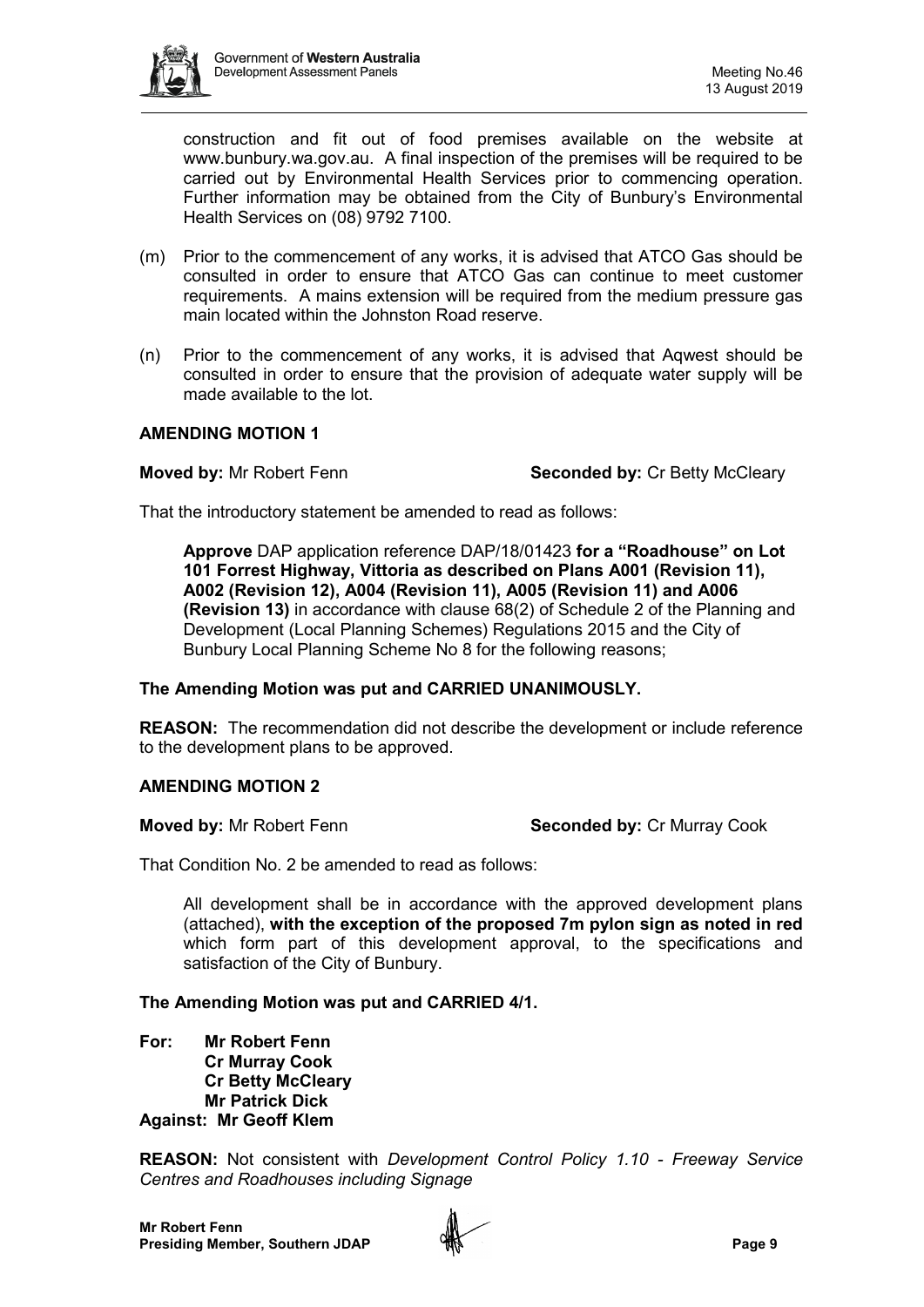

#### **AMENDING MOTION 3**

**Moved by:** Mr Robert Fenn **Seconded by:** Cr Betty McCleary

That Condition No. 9 be amended to read as follows:

All external lighting must be designed, baffled and located so as to prevent any potential adverse impacts on adjoining land **or road users** to the specifications and satisfaction of the City of Bunbury.

#### **The Amending Motion was put and CARRIED (4/1).**

For: Mr Robert Fenn Mr Patrick Dick Cr Murray Cook Cr Betty McCleary

Against: Mr Geoffrey Klem

**REASON:** The condition did not suitably address the potential negative impact of site lighting on road users.

#### **AMENDING MOTION 4**

**Moved by: Mr Robert Fenn <b>Seconded by:** Cr Murray Cook

That **advice note (b)** be deleted and remaining advice notes be re-alphabetised accordingly.

## **The Amending Motion was put and CARRIED (4/1).**

For: Mr Robert Fenn Mr Patrick Dick Cr Murray Cook Cr Betty McCleary

Against: Mr Geoffrey Klem

**REASON:** Not considered necessary, as the matter is being dealt with separately under the Greater Bunbury Region Scheme.

#### **AMENDING MOTION 5**

**Moved by: Mr Patrick Dick <b>Seconded by: Cr Betty McCleary Moved by: Cr Betty McCleary** 

That Condition No. 5 be amended to read as follows:

Before development commences and to enable shared access between the subject lot and adjoining lots 4 to 9, 12, 17, 25, 26, 205 and 415, an easement in gross must be registered on the certificate of title of all **the subject lot** to secure rights of carriageway over the vehicle access way(s) the subject of this development approval. The creation of easements must be at the full costs of the land owner(s) and to the satisfaction of the City of Bunbury.

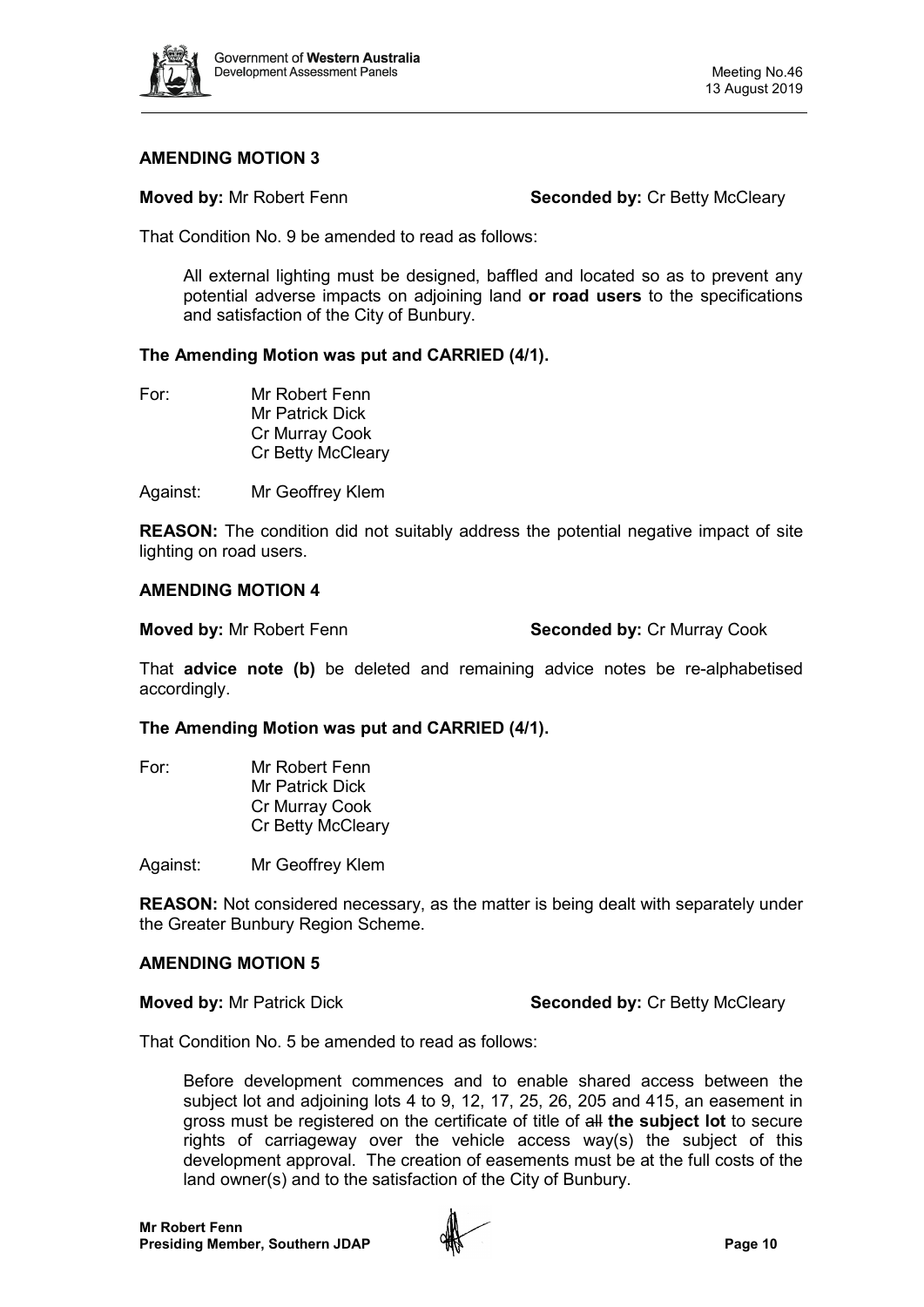

## **The Amending Motion was put and CARRIED UNANIMOUSLY.**

**REASON:** A condition cannot be applied to lots not subject to the application at hand. The condition was amended to reflect the lot subject to this application only.

## **REPORT RECOMMENDATION (AS AMENDED)**

That the Southern JDAP resolves to:

**Approve** DAP application reference DAP/18/01423 for a "Roadhouse" on Lot 101 Forrest Highway, Vittoria as described on Plans A001 (Revision 11), A002 (Revision 12), A004 (Revision 11), A005 (Revision 11) and A006 (Revision 13) in accordance with clause 68(2) of Schedule 2 of the Planning and Development (Local Planning Schemes) Regulations 2015 and the City of Bunbury Local Planning Scheme No 8 for the following reasons;

- (a) the proposed land use is consistent with the intent of the local Scheme;
- (b) the subject lot is located outside of the notional port buffer area;
- (c) the proposed land use appertains to the function of the highway that it would service;
- (d) the proposed land use is compatible with port activity and not likely to impact on or limit the ongoing operations of the port; and
- (e) the proposed development will not prejudice the orderly and proper planning of the balance of undeveloped land.

#### **Conditions / Reasons:**

- 1. This decision constitutes development approval only and is valid for a period of three (3) years from the date of approval. If the subject development is not substantially commenced within the three (3) year time period, the approval shall lapse and be of no further effect.
- 2. All development shall be in accordance with the approved development plans (attached), with the exception of the proposed 7m pylon sign as noted in red which form part of this development approval, to the specifications and satisfaction of the City of Bunbury.
- 3. At all times, the development the subject of this approval must comply with the land use definition of 'roadhouse' as contained in Part 6, Division 2 of the City of Bunbury Local Planning Scheme No. 8.
- 4. All works required to satisfy a condition of this development approval are required to be installed / constructed and maintained in accordance with the approved plans and conditions of approval for the life of the development.
- 5. Before development commences and to enable shared access between the subject lot and adjoining lots 4 to 9, 12, 17, 25, 26, 205 and 415, an easement in gross must be registered on the certificate of title of the subject lot to secure rights of carriageway over the vehicle access way(s) the subject of this development approval. The creation of easements must be at the full costs of the land owner(s) and to the satisfaction of the City of Bunbury.

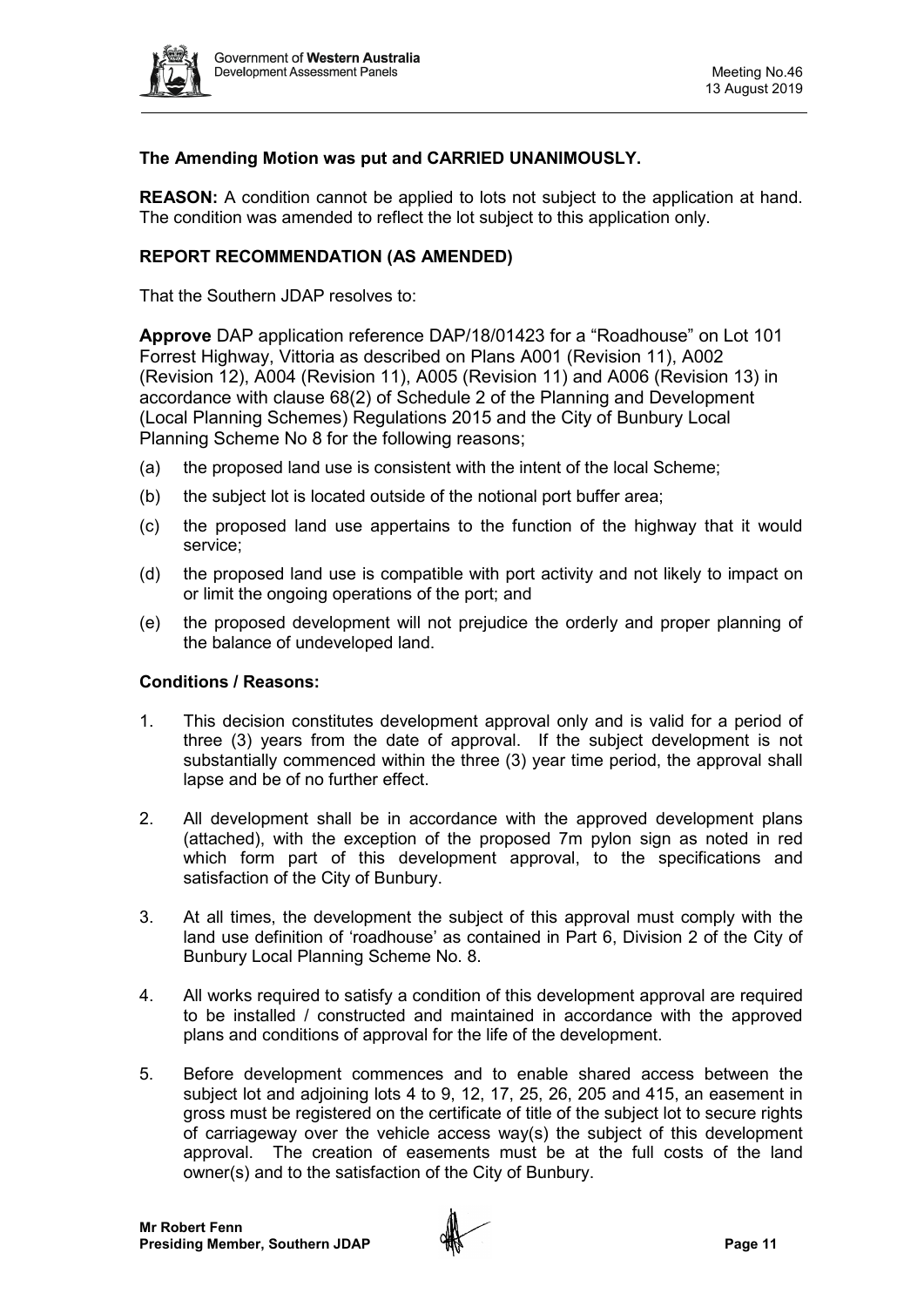

- 6. A schedule of exterior materials, colours and finishes must be submitted with the building permit application for the approval of the City of Bunbury. The subject development must be finished and maintained to a high standard of quality in accordance with any approved schedule of exterior treatments to the satisfaction of the City of Bunbury.
- 7. Before the development is commenced, detailed design plans must be prepared in accordance with the relevant Australian Standards and Austroads guidelines for all vehicle accessways, circulation, parking areas and pedestrian movement requirements, including the lighting thereof, to the specifications of the City of Bunbury. Once detailed design plans are approved, installation / construction is to be in accordance with the approved plans and works completed before the development is occupied to the satisfaction of the City of Bunbury.
- 8. Before the development is occupied, vehicle accessway and parking area line marking, signage and lighting must be installed / constructed in accordance with the approved plans to the specifications and satisfaction of the City of Bunbury.
- 9. All external lighting must be designed, baffled and located so as to prevent any potential adverse impacts on adjoining land or road users to the specifications and satisfaction of the City of Bunbury.
- 10. Before the development is commenced, a landscaping plan must be submitted for<br>approval to the specifications and satisfaction of the City of Bunbury. The approval to the specifications and satisfaction of the City of Bunbury. Landscape Plan must at a minimum address the following:
	- (a) a site plan of existing and proposed development with natural and finished ground levels;
	- (b) the location, species and size of existing vegetation to be retained and vegetation to be removed;
	- (c) exact species, location and number of proposed plants;
	- (d) a key or legend detailing proposed species type grouped under the subheadings of tree, shrub and ground cover;
	- (e) mulching or similar treatments of garden beds including edges;
	- (f) details of reticulation of landscaped areas including the source of the water supply and proposed responsibility for maintenance;
	- (g) treatment of paved areas (parking and pedestrian areas);
	- (h) screening of service, utility and waste storage areas; and
	- (i) fencing height, materials and treatments.

Before the development is occupied, the landscaped areas must be planted, established and reticulated in accordance with the endorsed Landscape Plan. These areas must be maintained as landscaped areas at all times to the satisfaction of the City of Bunbury.

- 11. The subject land is situated on the Preston River Flood Plain and is susceptible to flooding. Building construction shall have a minimum finished floor level of at least 3.5m Australian Height Datum (AHD).
- 12. Before the development is commenced, a Stormwater and Drainage Management Plan, prepared in accordance with the Department of Water and Environmental

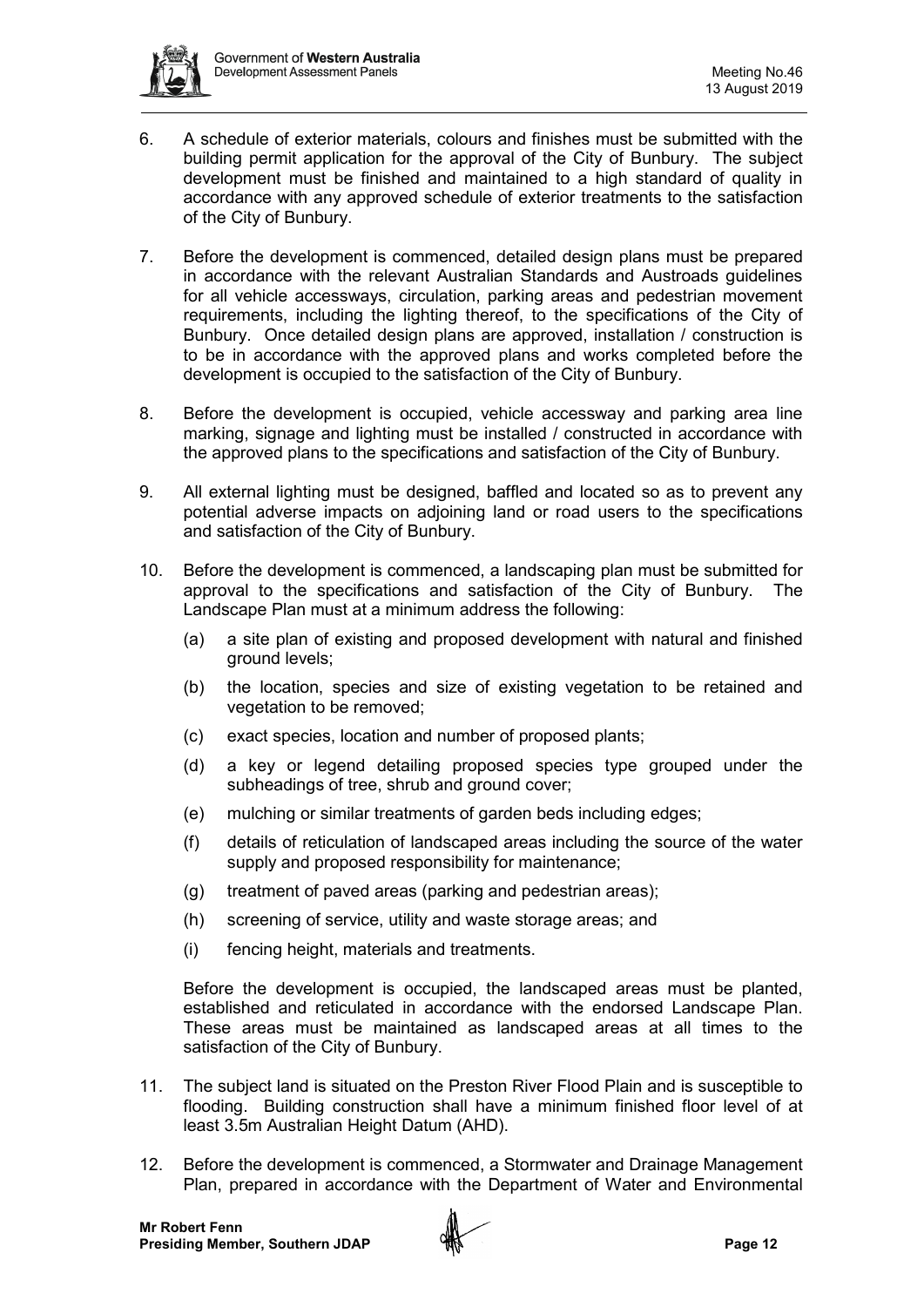

Regulation (DWER) Stormwater Management Manual and Council's adopted Local Planning Policy: Stormwater Disposal from Private Properties, is to be submitted for approval to the specifications and satisfaction of the City of Bunbury. The Stormwater and Drainage Management Plan will determine the effective stormwater management system and structural controls required to support the development, and as a minimum, it must address:

- (a) the context and site analysis;
- (b) establishment of or the confirmation of design flood levels for the protection of people and buildings;
- (c) use of water sensitive urban design principles in the design, construction and operation of the proposed development;
- (d) small, minor and major storm events to be managed;
- (e) management objectives of each design event;
- (f) scale at which stormwater management solutions (e.g. single or series of best management practices) are to apply;
- (g) on-site retention for up to and including 100-year average recurrence interval (ARI) storm events (i.e. 1 in 100 year);
- (h) overland flow path(s) for events greater than 100-year ARI;
- (i) the effect of groundwater;
- (j) water quality standard and the ongoing management thereof;
- (k) protection of receiving environments (e.g. adjacent or nearby waterways and wetlands); and
- (l) findings and recommendations for stormwater and drainage management works, infrastructure and practices.
- 13. Before the development is occupied, the findings / recommendations of the approved Stormwater and Drainage Management Plan must be constructed and implemented to the specifications and satisfaction of the City of Bunbury.
- 14. Before the development is commenced, a Construction Management Plan is to be submitted for approval to the specifications and satisfaction of the City of Bunbury. The Construction Management Plan must address the following issues, where applicable:
	- (a) public safety and amenity;
	- (b) site plan and security;
	- (c) contact details of essential site personnel, construction period and operating hours;
	- (d) community information, consultation and complaints management plan;
	- (e) noise, vibration and dust management;
	- (f) dilapidation reports of nearby properties;
	- (g) traffic, access and parking management;
	- (h) waste management and materials re-use and/or recycling;
	- (i) earthworks, excavation, land retention / piling and associated matters;
	- (j) stormwater and sediment control;

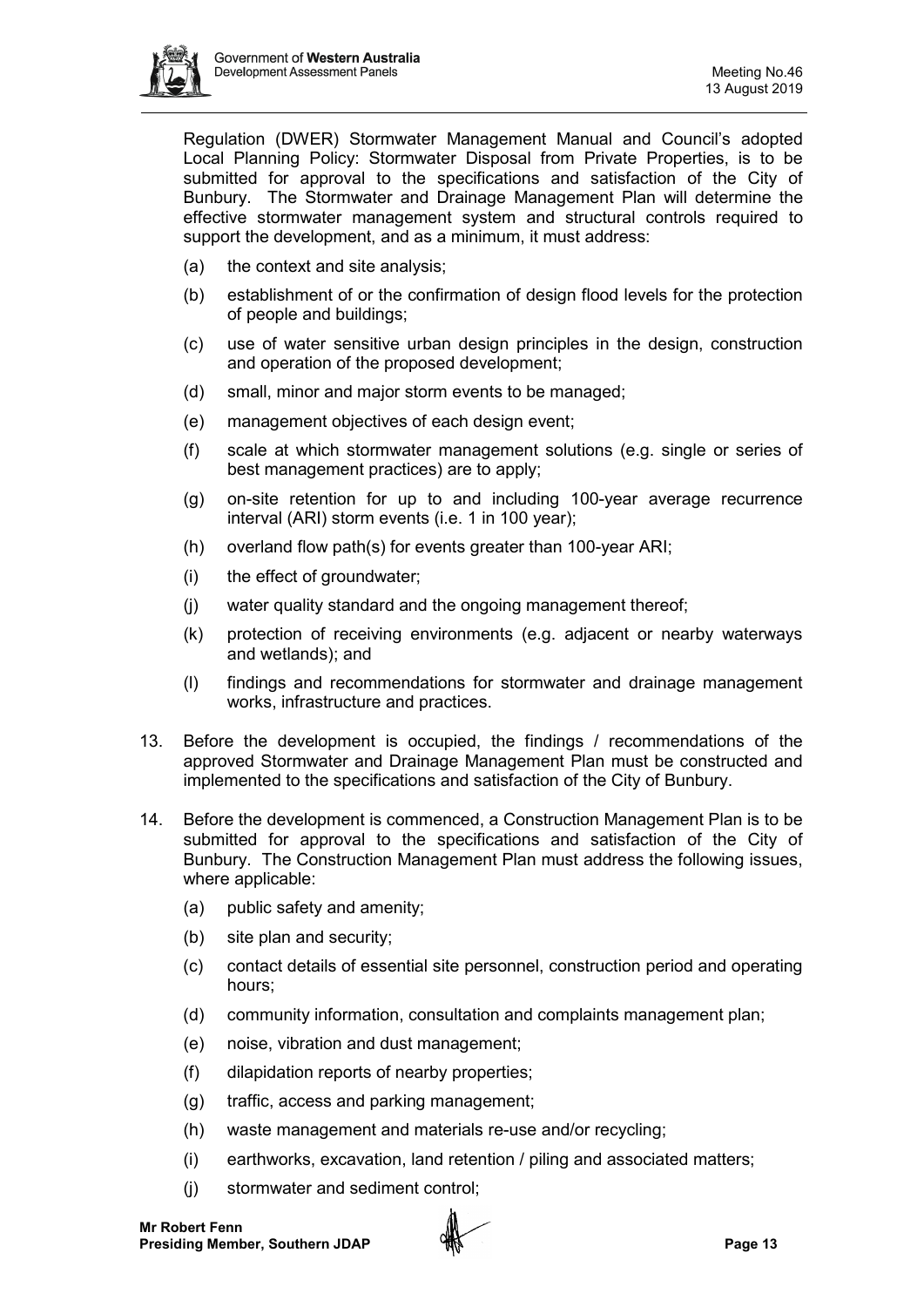

- (k) street tree management and protection; and
- (l) any other matters deemed appropriate by the local government.

The Construction Management Plan, as approved by the City of Bunbury, must be complied with at all times during construction.

- 15. At all times during construction of the development all works and construction activities must be undertaken so as to avoid noise, vibration and dust nuisance to occupiers of land in the vicinity to the satisfaction of the City of Bunbury.
- 16. Before the development is commenced, a Waste Management Plan is to be submitted for approval to the specifications and satisfaction of the City of Bunbury. The approved Waste Management Plan is to detail how and where waste produced during the ongoing operation of the development that is the subject of this approval will be stored, handled and removed.
- 17. Before the development is occupied, the property must be connected to the Aqwest reticulated water system.
- 18. Before the development is occupied, the property must be connected to the Water Corporation reticulated sewerage system.

#### **Advice Notes:**

- (a) This is a development approval only. The applicant / landowner is advised that it is their responsibility to ensure that the proposed development complies with all other applicable legislation, local laws, licensing requirements and/or legal agreements that may relate to the development.
- (b) The City of Bunbury advises that any and all works within the 'Primary Regional Roads Reserve' of the Forrest Highway require the separate approval of MRWA as the responsible road authority. Therefore, any proposed alterations, relocation or damage to existing infrastructure within the Forrest Highway road reserve would need to be completed and/or reinstated to the specifications and satisfaction of MRWA. Proponents are advised to contact the Bunbury office of MRWA on 138 138 for further advice in this regard.
- (c) The development of a roadhouse (service station) is required to comply with the requirements of the Department of Mines, Industry Regulation and Safety (Resources Safety Section) in relation to the onsite storage and handling of dangerous goods (e.g. petrol, oil, lubricants, etc.). Further information may be found at www.dmp.wa.gov.au.
- (d) Due to fuel being stored on site, the Department of Water and Environmental Regulation advises that all works must be undertaken in accordance with the department's Water Quality Protection Notes. Further information can be obtained from the Department of Water and Environmental Regulation on (08) 9333 7469.
- (e) Please be aware that the subject land is located in a high groundwater table area. Treatments such as subsoil drainage may therefore be required in order to prevent any increases to groundwater table levels on adjoining properties.
- (f) It is the applicant's / landowner's responsibility to ensure that all other required

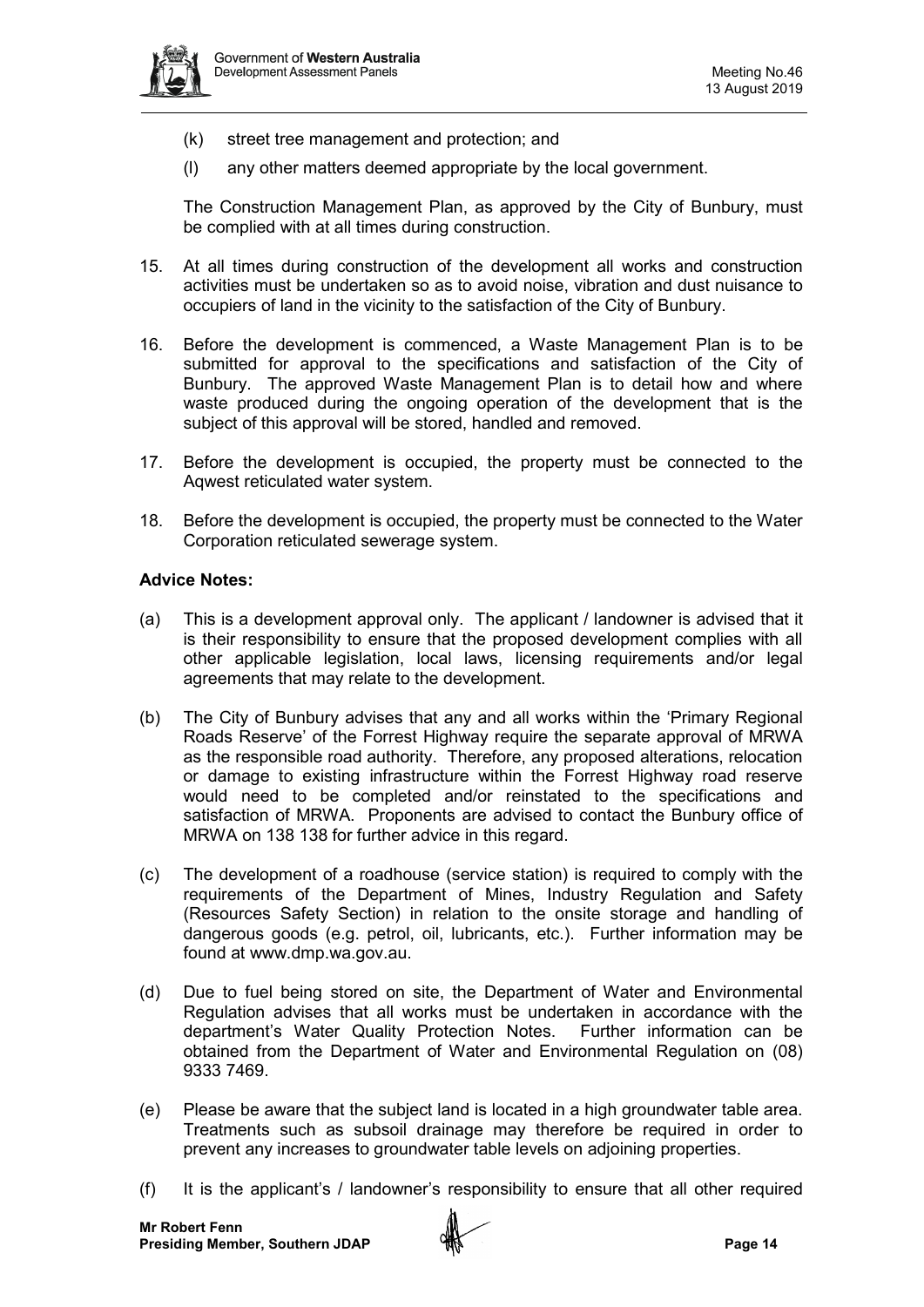

approvals are obtained prior to the development works commencing. Works such as de-watering, native vegetation clearing or working near existing infrastructure may require separate approvals from relevant private or public authorities.

- (g) The clearing of native vegetation in Western Australia requires a clearing permit under the *Environmental Protection Act 1986* unless the clearing is for an exempt purpose. Proponents are advised to contact the Department of Water and Environmental Regulation on (08) 9333 7469 for further advice in this regard.
- (h) The development the subject of this development approval is also regulated by the *Western Australia Building Act 2011*, Building Regulations 2012 and Building Code of Australia (BCA). A separate building permit must be granted before the development commences, where offences occur statutory penalties may apply. Proponents are advised to liaise further with the City of Bunbury's Building Certification team on (08) 9792 7000.
- (i) The City of Bunbury advises that the development the subject of this development approval must comply with the *Environmental Protection Act 1986* and the Environmental Protection (Noise) Regulations 1997 in relation to noise emissions, and Environmental Protection (Unauthorised Discharge) Regulations 2004 in relation to discharges into the environment. Further information can be obtained from the City of Bunbury's Environmental Health Services on (08) 9792 7100.
- (j) The development is defined as a 'food business' under the *Food Act 2008* and therefore must comply with the Food Act and Food Regulations 2009. Further information can be obtained from the City of Bunbury's Environmental Health Services on (08) 9792 7100.
- (k) The premises and equipment the subject of this development approval is required to comply with clause 3.2.3 of the Australian Food Safety Standards. Regardless of whether a building permit is required, application will need to be made to the City of Bunbury's Environmental Health Services for assessment and approval prior to commencing the development of food premises.

Two sets of scaled plans (minimum 1:100) and specifications detailing the design and fit out is required to be submitted to Environmental Health Services and should include at a minimum the following information:

- (i) the use of each room / area;
- (ii) the structural finishes of walls, floors, ceilings, benches, shelves and other surfaces;
- (iii) the position and type of all fixtures, fittings and equipment;
- (iv) all sanitary conveniences, floor wastes / bucket traps / cleaner's sinks, grease traps, etc.;
- (v) waste storage and disposal areas;
- (vi) plans and specifications of the mechanical exhaust system if cooking is to take place in the food business;
- (vii) specifications of all cooking equipment (stoves, ovens, fryers, etc.);
- (viii) elevations of food handling and storage areas; and
- (ix) details of the types of food being prepared or sold.

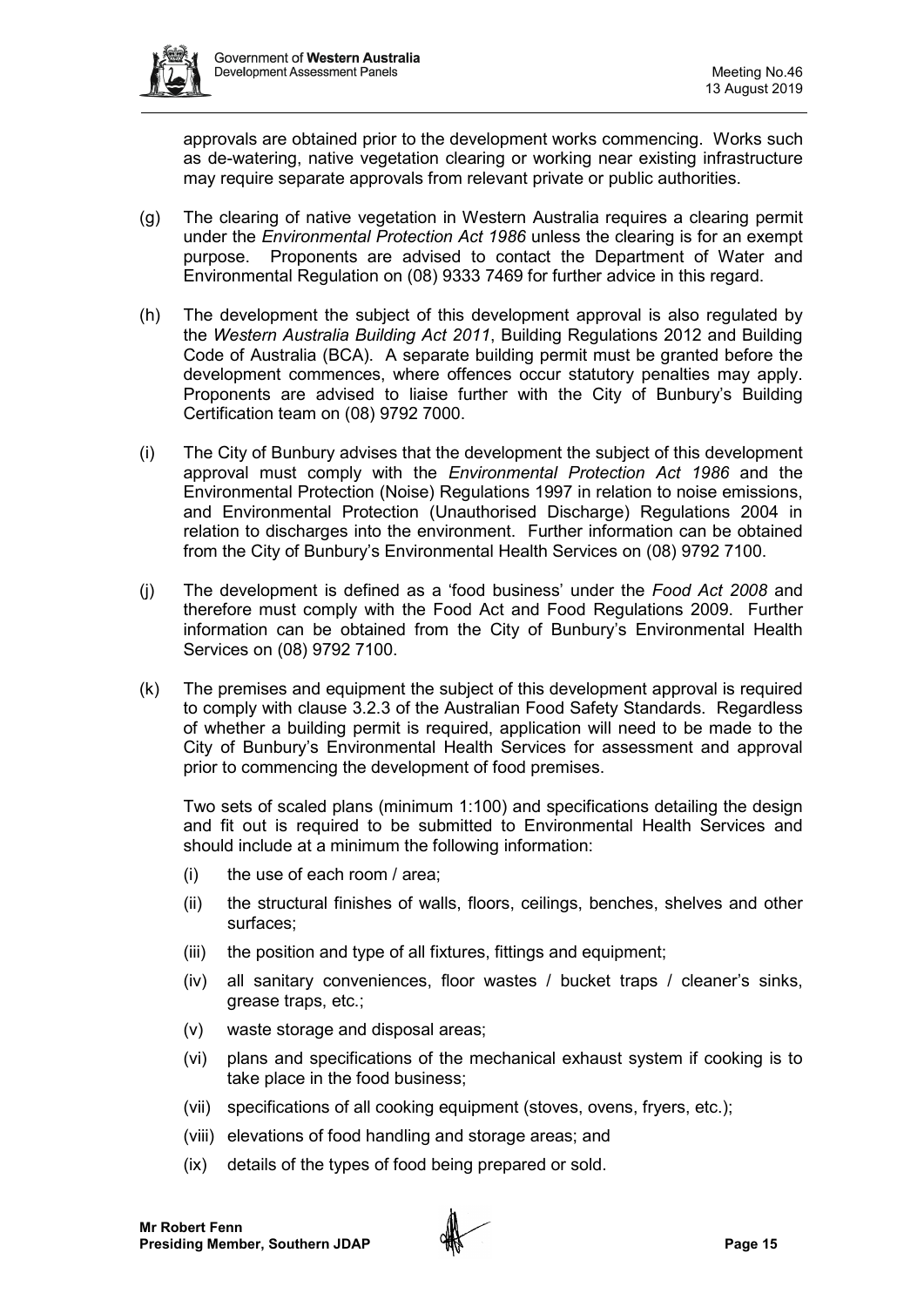

Please refer to the City of Bunbury's requirements for the establishment, construction and fit out of food premises available on the website at [www.bunbury.wa.gov.au.](http://www.bunbury.wa.gov.au/) A final inspection of the premises will be required to be carried out by Environmental Health Services prior to commencing operation. Further information may be obtained from the City of Bunbury's Environmental Health Services on (08) 9792 7100.

- (l) Prior to the commencement of any works, it is advised that ATCO Gas should be consulted in order to ensure that ATCO Gas can continue to meet customer requirements. A mains extension will be required from the medium pressure gas main located within the Johnston Road reserve.
- (m) Prior to the commencement of any works, it is advised that Aqwest should be consulted in order to ensure that the provision of adequate water supply will be made available to the lot.

**REASON:** In accordance with details contained in the Responsible Authority Report and Amending Motions.

**The Report Recommendation (as amended) was put and LOST (2/3).**

- For: Cr Murray Cook Cr Betty McCleary
- Against: Mr Robert Fenn Mr Geoffrey Klem Mr Patrick Dick

## **ALTERNATE MOTION**

#### **Moved by: Mr Geoffrey Klem <b>Seconded by:** Mr Patrick Dick

**Refuse** DAP application reference DAP/18/01423 for a "Roadhouse" on Lot 101 Forrest Highway, Vittoria as described on Plans A001 (Revision 11), A002 (Revision 12), A004 (Revision 11), A005 (Revision 11) and A006 (Revision 13) in accordance with clause 68(2) of Schedule 2 of the Planning and Development (Local Planning Schemes) Regulations 2015 and the City of Bunbury Local Planning Scheme No 8 for the following reasons;

- 1. a supporting local structure plan has not been prepared with respect to satisfying clause 27(2) of Schedule 2, Part 4 of the Planning and Development (Local Planning Schemes) Regulations 2015;
- 2. without a structure plan, vehicular access from the Forrest Highway to the rest of the adjoining land in the 'Development Areas Special Control Area' as denoted on the Scheme map (i.e. 'SCA Development Area') may not have been addressed to the satisfaction of all other relevant stakeholders;
- 3. the proposal as a 'roadhouse' use has somewhat limited compliance with Development Control Policy 1.10 - Freeway Service Centres and Roadhouses, including Signage (DC Policy 10.1), specifically regarding:
	- the lot not meeting the recommended minimum size of two hectares (clause 3.2.1),
	- the proposed signage exceeding the maximum permitted one pylon sign (clause 3.3.7),

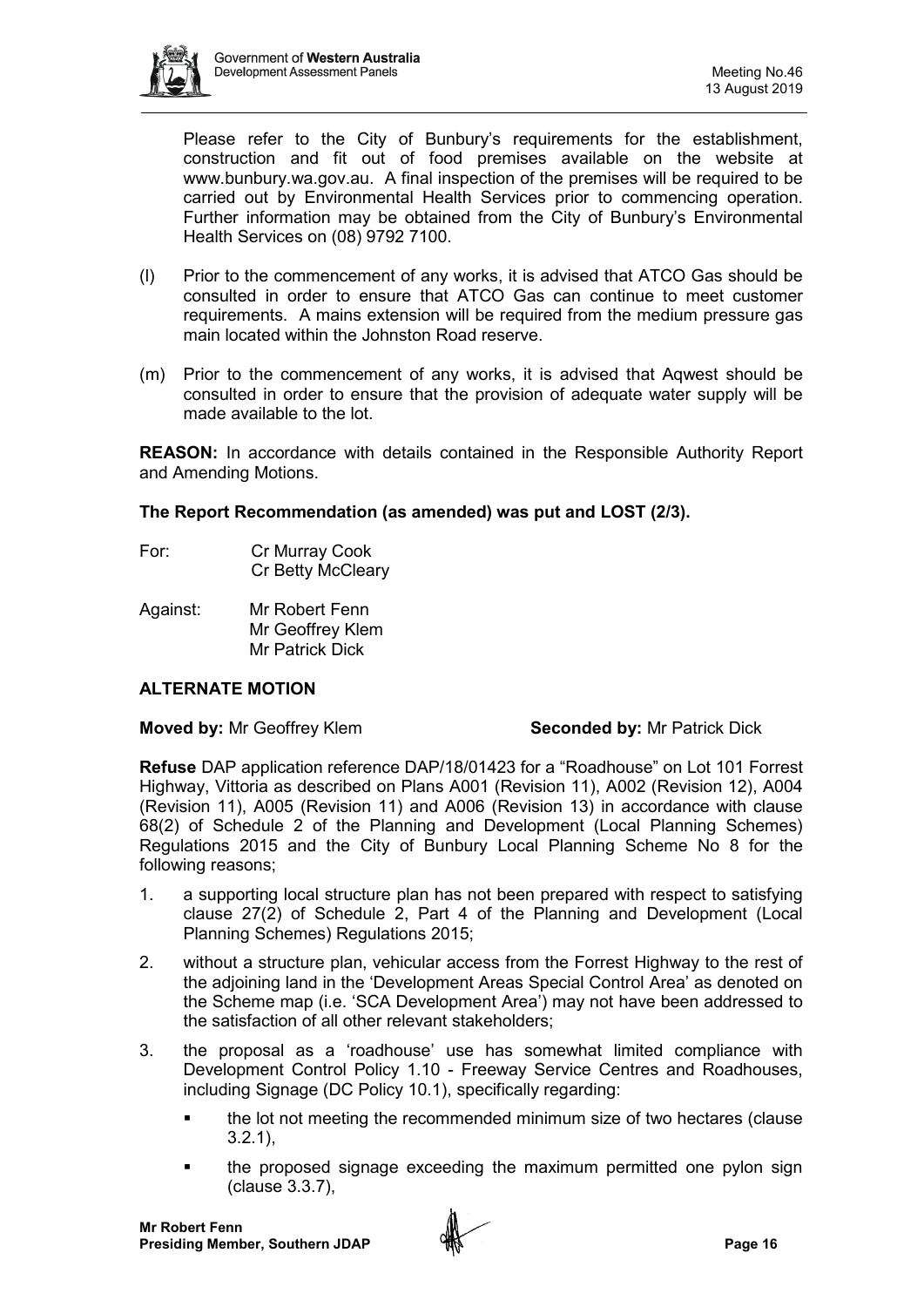

- no structure plan having been prepared to coordinate the development of the remaining land (clause 4.5); and
- 4. there may be an impact on the potential development of a fast rail service into the future, as referenced in the City of Bunbury Local Planning Strategy 2018.

#### **AMENDING MOTION 1**

**Moved by:** Mr Patrick Dick **Seconded by:** Mr Robert Fenn

That refusal point 3 be amended to read as follows:

3. the proposal as a 'roadhouse' use has somewhat limited compliance **does not comply** with *Development Control Policy 1.10 - Freeway Service Centres and Roadhouses, Including Signage* (DC Policy 10.1), specifically regarding:

## **The Amending Motion was put and CARRIED (3/2).**

- 
- For: Mr Geoffrey Klem Mr Patrick Dick Mr Robert Fenn
- Against: Cr Betty McCleary Cr Murray Cook

**REASON:** The proposed wording is unclear and the amendment provides clarity.

#### **AMENDING MOTION 2**

**Moved by:** Mr Geoffrey Klem **Seconded by:** Mr Patrick Dick

That a new advice note be added to read as follows:

*The Southern Joint Development Assessment Panel encourages the City of Bunbury to complete structure planning of this area to facilitate current and future proposals.* 

#### **The Alternate Motion was put and CARRIED UNANIMOUSLY.**

**REASON:** To unencumber and provide clarity for future development of lots within the special control area.

#### **ALTERNATIVE MOTION (AS AMENDED)**

**Refuse** DAP application reference DAP/18/01423 for a "Roadhouse" on Lot 101 Forrest Highway, Vittoria as described on Plans A001 (Revision 11), A002 (Revision 12), A004 (Revision 11), A005 (Revision 11) and A006 (Revision 13) in accordance with clause 68(2) of Schedule 2 of the Planning and Development (Local Planning Schemes) Regulations 2015 and the City of Bunbury Local Planning Scheme No 8 for the following reasons;

- 1. a supporting local structure plan has not been prepared with respect to satisfying clause 27(2) of Schedule 2, Part 4 of the Planning and Development (Local Planning Schemes) Regulations 2015;
- 2. without a structure plan, vehicular access from the Forrest Highway to the rest of

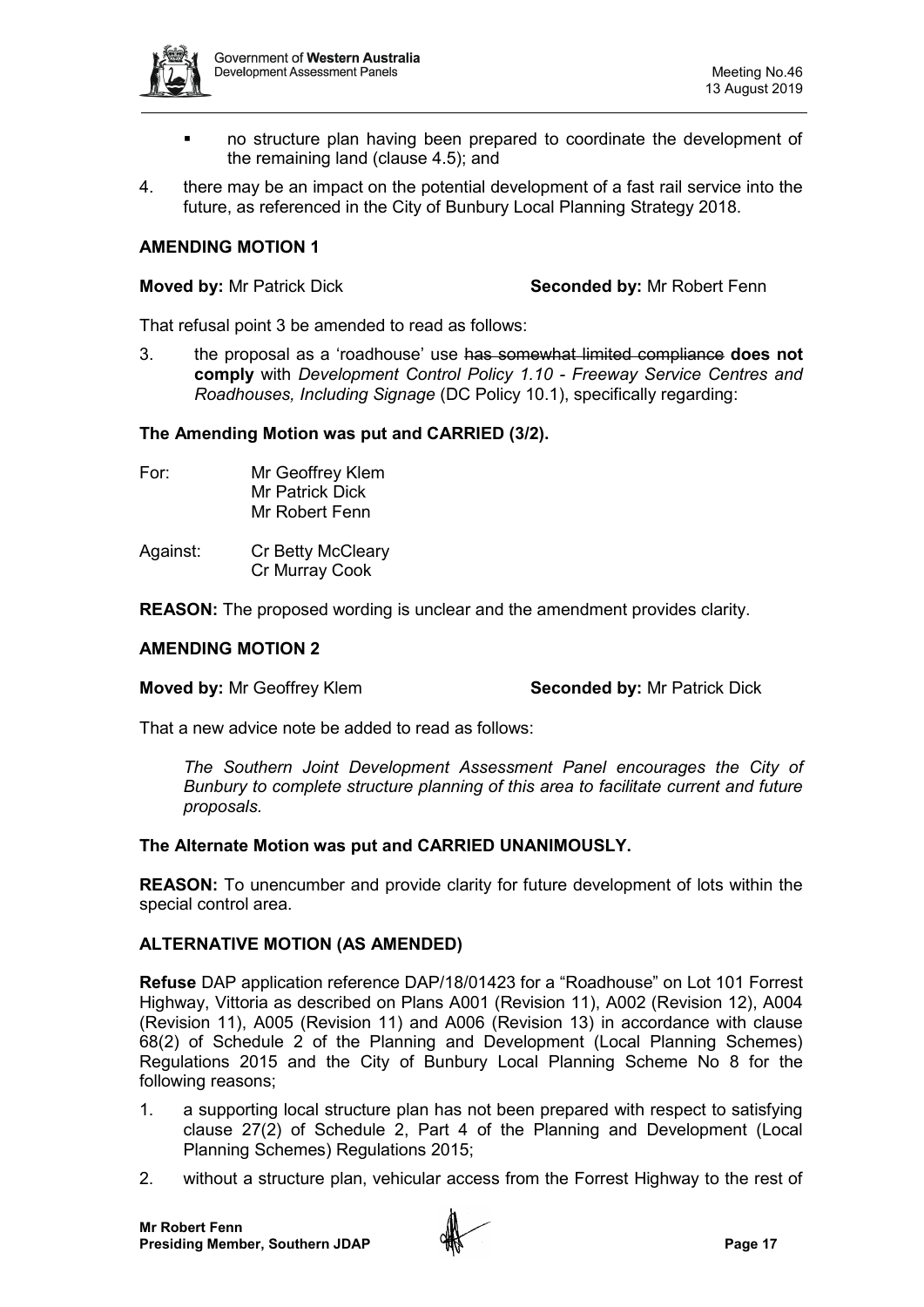

the adjoining land in the 'Development Areas Special Control Area' as denoted on the Scheme map (i.e. 'SCA Development Area') may not have been addressed to the satisfaction of all other relevant stakeholders;

- 3. the proposed development as a 'roadhouse' use does not comply with Development Control Policy 1.10 - Freeway Service Centres and Roadhouses, including Signage (DC Policy 10.1), specifically regarding:
	- the lot not meeting the recommended minimum size of two hectares (clause 3.2.1),
	- the proposed signage exceeding the maximum permitted one pylon sign (clause 3.3.7),
	- no structure plan having been prepared to coordinate the development of the remaining land (clause 4.5); and
- 4. there may be an impact on the potential development of a fast rail service into the future, as referenced in the City of Bunbury Local Planning Strategy 2018.

## **ADVICE NOTE:**

(a) The Southern Joint Development Assessment Panel encourages the City of Bunbury to complete structure planning of this area to facilitate current and future proposals.

## **The Alternative Motion (as amended) was put and CARRIED (3/2).**

- For: Mr Geoffrey Klem Mr Patrick Dick Mr Robert Fenn
- Against: Cr Betty McCleary Cr Murray Cook

| 8.1 <sub>b</sub> | <b>Property Location:</b><br><b>Development Description:</b><br>Applicant:<br>Owner:<br>Responsible Authority: | Lot 101 Forrest Highway, Vittoria<br>Proposed Roadhouse and Associated Signage<br>Harley Dykstra Pty Ltd<br><b>Victor John Howes</b><br>Western Australian Planning Commission |
|------------------|----------------------------------------------------------------------------------------------------------------|--------------------------------------------------------------------------------------------------------------------------------------------------------------------------------|
|                  | DAP File No:                                                                                                   | DAP/18/01423                                                                                                                                                                   |

#### **REPORT RECOMMENDATION**

**Moved by: Mr Geoffrey Klem <b>Seconded by:** Mr Patrick Dick

That the Southern JDAP resolves to:

**Refuse** DAP Application reference DAP/18/01423 and accompanying plans dated 26 July 2019 in accordance with the Greater Bunbury Region Scheme for the following reasons:

1. The proposal is contrary to the purposes of the Greater Bunbury Region Scheme, specifically in regard to the protection of land for regional transport (Clauses 5(a)).

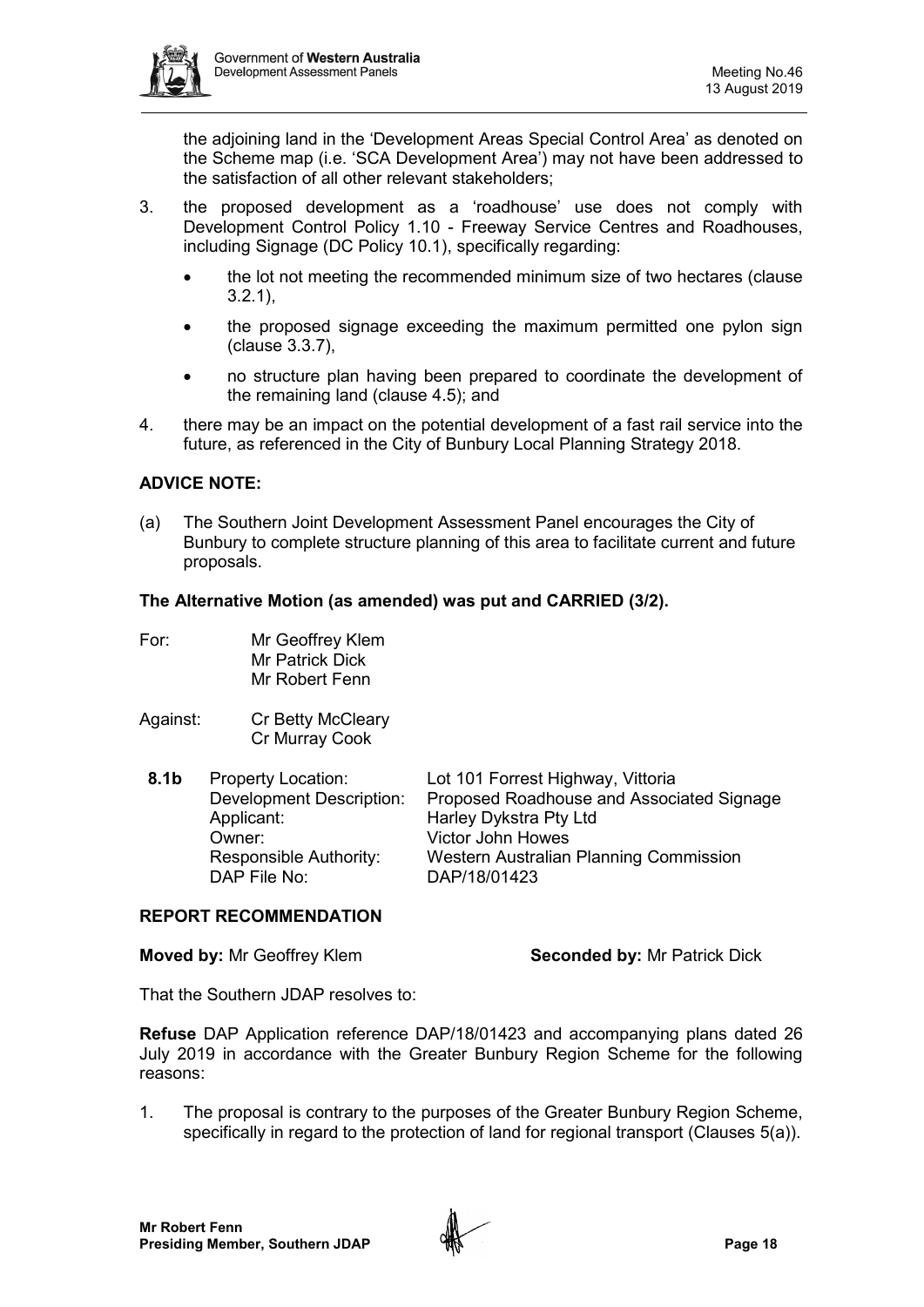

- 2. The proposal is contrary to the purposes of the Greater Bunbury Region Scheme, specifically in regard to protection of industrial land of strategic importance (the Bunbury Port) (Clause 5(f)).
- 3. The proposed development would prejudice the orderly and proper planning of the locality as it is contrary to the Bunbury Port Inner Harbour Structure Plan (2009) and may have the effect of restricting the proposed expansion of essential infrastructure (the Bunbury Port).
- 4. Approval of the proposed development would prejudice the orderly and proper planning of the locality currently under consideration through the Glen Iris District Structure Plan.
- 5. The development of the site in isolation will prejudice the satisfactory development of the larger area identified in the City of Bunbury Local Planning Scheme Number 8 Special Control Area - Development Area, of which this site forms a part.
- 6. Approval of the proposed development would create an undesirable precedent for further development of other lots adjacent to and in the immediate vicinity.
- 7. Approval of the proposed development may impact options for the future fast rail / public transport corridor from Perth to Bunbury.
- 8. The proposal is inconsistent with the intent of Development Control Policy 1.10 Freeway Service Centres, Roadhouses including Signage specifically:
	- a) the proposal does not demonstrate that it satisfies the Main Roads Western Australia's standard for safe vehicular entry and exit (Clauses 2.3 and  $3.1.6$ :
	- b) the proposed site both in size and design does not sufficiently cater for vehicles permissible on Forrest Highway which is designated under the RAV7 network and can accommodate heavy vehicle lengths from 27.5m to 36.5m (Clause 3.2.1).
	- c) the proposed site, design and application does not demonstrate by way of a peak parking survey that the proposal will be able to sufficiently accommodate anticipated parking demand, specifically in regard to multiple caravan and trucks attending at the same time (Clause 3.2.1).
	- d) the proposal does not demonstrate that it will not negatively impact the visual amenity of the locality (Clause 2.5).
	- e) the size of the subject lot does not provide suitable opportunities to address visual amenity issues (Clause 2.5 and 3.2.1)
	- f) the proposal has not demonstrated is will not impact the future expansion of the Bunbury Port, which is both an existing and planned employment area of state strategic significance (3.1.2).

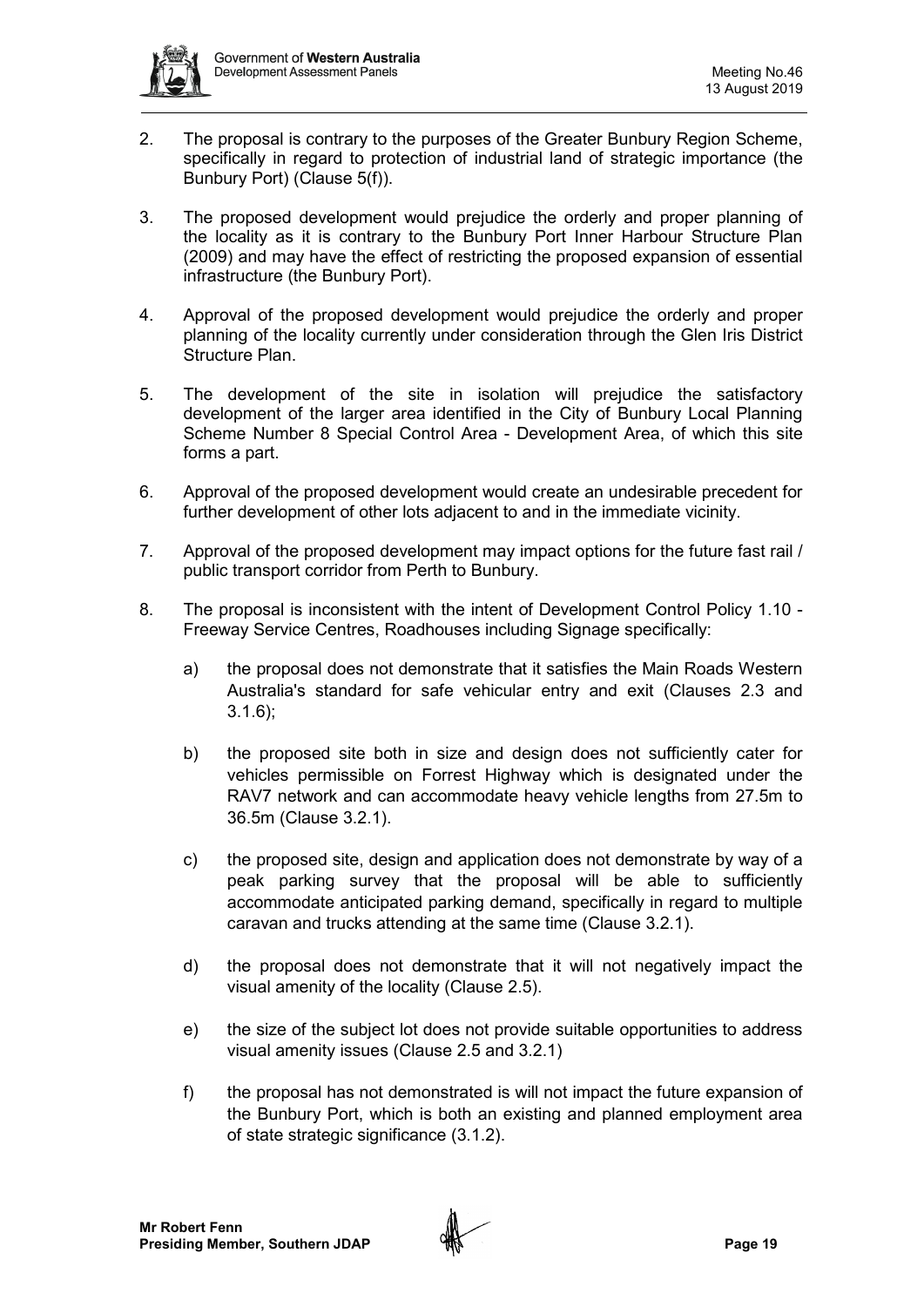

- g) The subject site is located within Development Areas Special Control Area identified under the City of Bunbury Local Planning Scheme No. 8 as requiring structure planning prior to development. No structure plan has been prepared to address matters of strategic importance including but not limited to (Clause 4.5):
	- (i) the expansion of the Bunbury Port;
	- (ii) future access and egress to the Bunbury Port;
	- (iii) access and egress from the precinct and expansion and integration of the local and regional road networks;
	- (iv) future fast rail/public transit corridors; and
	- (v) surface and ground water management.

## **AMENDING MOTION 1**

**Moved by:** Mr Robert Fenn **Seconded by: Cr Betty McCleary** 

That the introductory statement be amended to read as follows:

**Refuse** DAP application reference DAP/18/01423 **for a "Roadhouse" on Lot 101 Forrest Highway, Vittoria as described on Plans A001 (Revision 11) , A002 (Revision 12), A004 (Revision 11) , A005 (Revision 11) and A006 (Revision 13)** in accordance with the Greater Bunbury Region Scheme for the following reasons;

## **The Amending Motion was put and CARRIED UNANIMOUSLY.**

**REASON:** The recommendation did not include reference to the development under consideration or the plans to be approved.

## **AMENDING MOTION 2**

**Moved by:** Mr Patrick Dick **Seconded by:** Mr Geoffrey Klem

That Condition No. 4 be amended to read as follows:

Approval of the proposed development would prejudice the orderly and proper planning of the locality. currently under consideration through the Glen Iris District Structure Plan.

## **The Amending Motion was put and CARRIED (3/2).**

- For: Mr Robert Fenn Mr Patrick Dick Mr Geoffrey Klem
- Against: Cr Betty McCleary Cr Murray Cook

**REASON:** The studies to inform the Glen Iris District structure planning process are yet to be completed and planning for the Glen Iris district area is yet to commence and it does not remove therequirement to undertake the structure planning under the City's Local Planning Scheme.

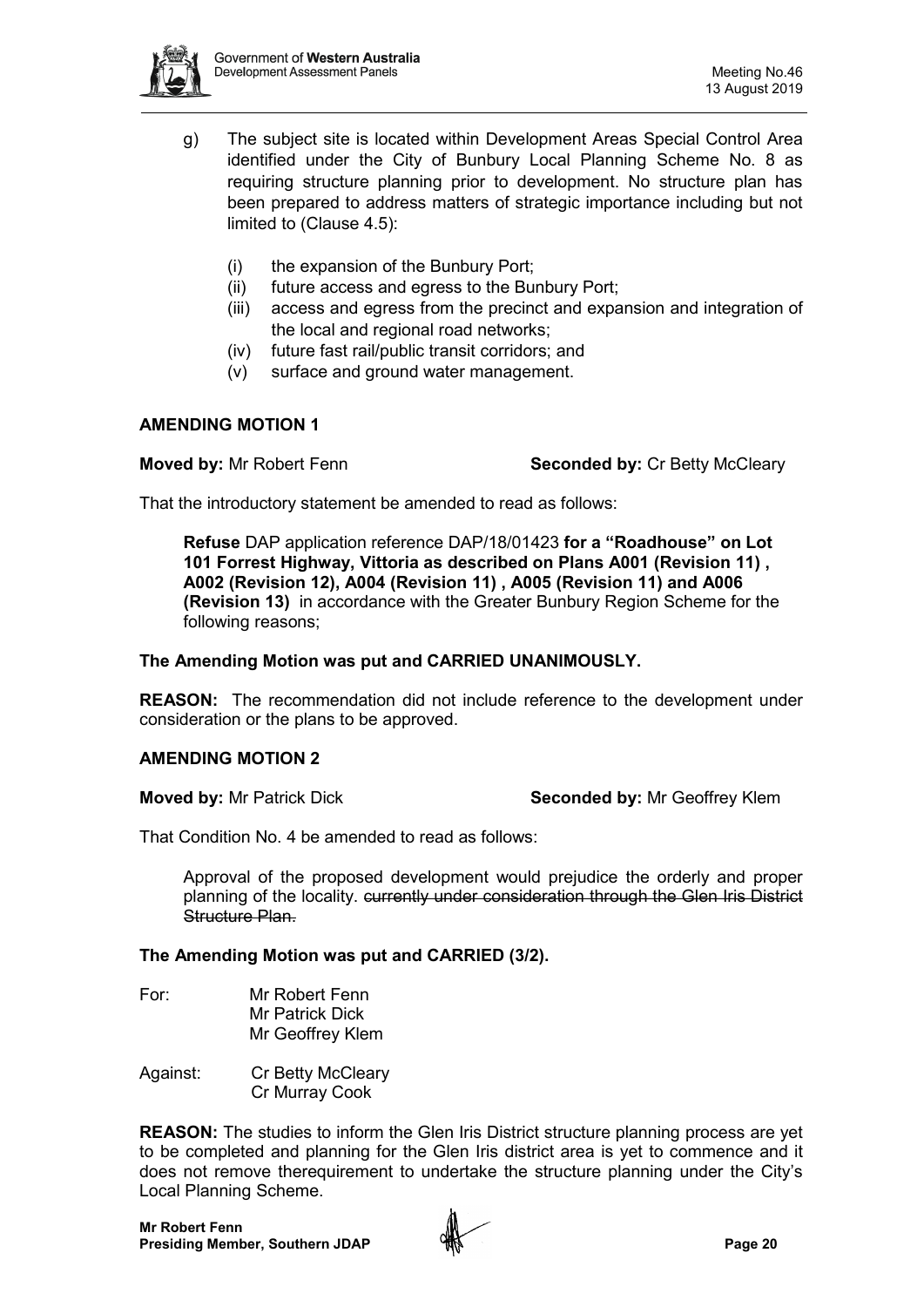

## **REPORT RECOMMENDATION (AS AMENDED)**

**Refuse** DAP application reference DAP/18/01423 for a "Roadhouse" on Lot 101 Forrest Highway, Vittoria as described on Plans A001 (Revision 11) , A002 (Revision 12), A004 (Revision 11), A005 (Revision 11) and A006 (Revision 13) in accordance with the Greater Bunbury Region Scheme for the following reasons;

- 1. The proposal is contrary to the purposes of the Greater Bunbury Region Scheme, specifically in regard to the protection of land for regional transport (Clauses 5(a)).
- 2. The proposal is contrary to the purposes of the Greater Bunbury Region Scheme, specifically in regard to protection of industrial land of strategic importance (the Bunbury Port) (Clause 5(f)).
- 3. The proposed development would prejudice the orderly and proper planning of the locality as it is contrary to the Bunbury Port Inner Harbour Structure Plan (2009) and may have the effect of restricting the proposed expansion of essential infrastructure (the Bunbury Port).
- 4. Approval of the proposed development would prejudice the orderly and proper planning of the locality.
- 5. The development of the site in isolation will prejudice the satisfactory development of the larger area identified in the City of Bunbury Local Planning Scheme Number 8 Special Control Area - Development Area, of which this site forms a part.
- 6. Approval of the proposed development would create an undesirable precedent for further development of other lots adjacent to and in the immediate vicinity.
- 7. Approval of the proposed development may impact options for the future fast rail / public transport corridor from Perth to Bunbury.
- 8. The proposal is inconsistent with the intent of Development Control Policy 1.10 Freeway Service Centres, Roadhouses including Signage specifically:
	- a) the proposal does not demonstrate that it satisfies the Main Roads Western Australia's standard for safe vehicular entry and exit (Clauses 2.3 and 3.1.6);
	- b) the proposed site both in size and design does not sufficiently cater for vehicles permissible on Forrest Highway which is designated under the RAV7 network and can accommodate heavy vehicle lengths from 27.5m to 36.5m (Clause 3.2.1).
	- c) the proposed site, design and application does not demonstrate by way of a peak parking survey that the proposal will be able to sufficiently accommodate anticipated parking demand, specifically in regard to multiple caravan and trucks attending at the same time (Clause 3.2.1).
	- d) the proposal does not demonstrate that it will not negatively impact the visual amenity of the locality (Clause 2.5).

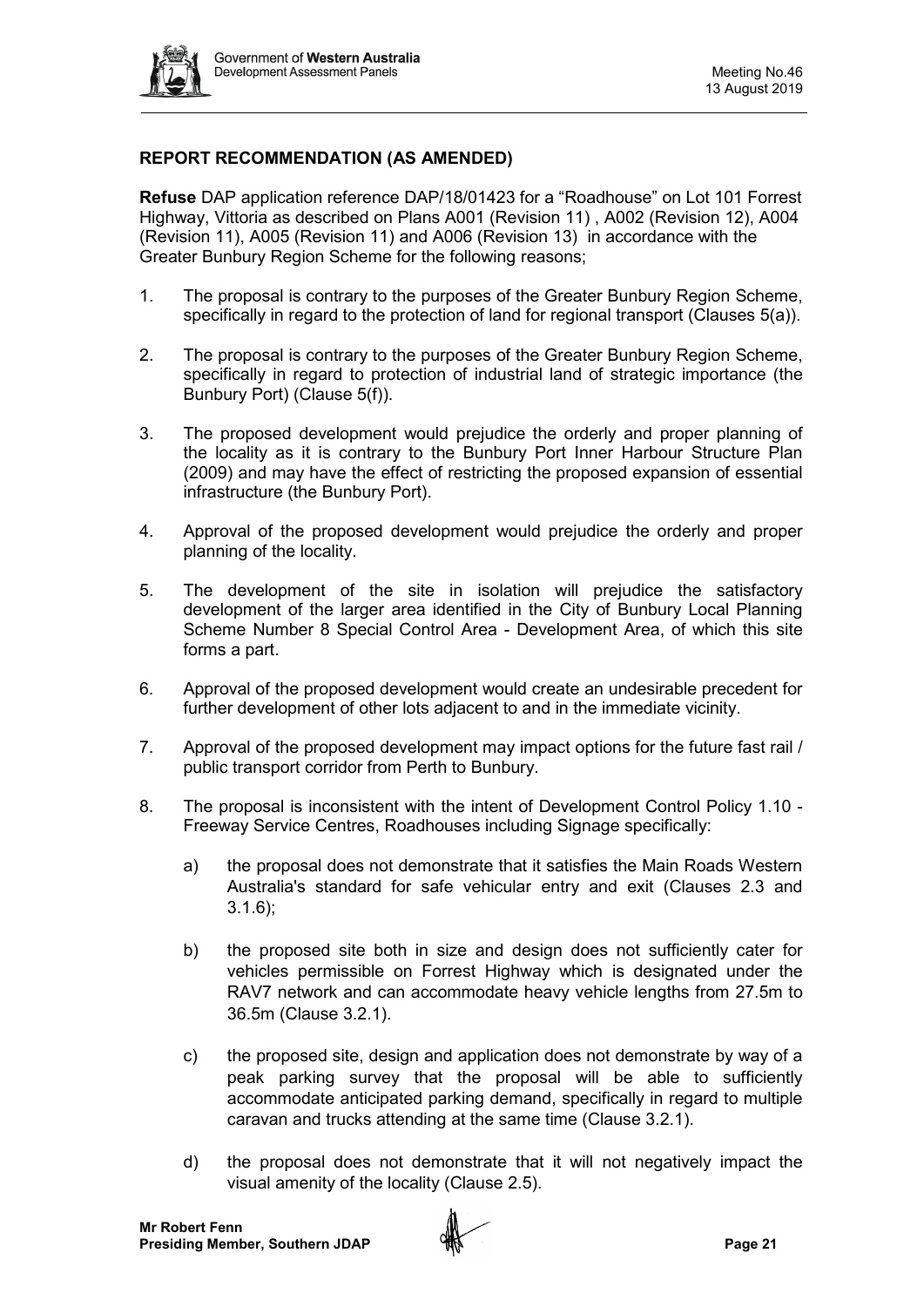

- e) the size of the subject lot does not provide suitable opportunities to address visual amenity issues (Clause 2.5 and 3.2.1)
- f) the proposal has not demonstrated is will not impact the future expansion of the Bunbury Port, which is both an existing and planned employment area of state strategic significance (3.1.2).
- g) The subject site is located within Development Areas Special Control Area identified under the City of Bunbury Local Planning Scheme No. 8 as requiring structure planning prior to development. No structure plan has been prepared to address matters of strategic importance including but not limited to (Clause 4.5):
	- (i) the expansion of the Bunbury Port;
	- (ii) future access and egress to the Bunbury Port;
	- (iii) access and egress from the precinct and expansion and integration of the local and regional road networks;
	- (iv) future fast rail/public transit corridors; and
	- (v) surface and ground water management.

**REASON:** In accordance with details contained in the Responsible Authority Report and Amending Motions.

## **The Report Recommendation (as amended) was put and CARRIED (3/2).**

For: Mr Robert Fenn Mr Patrick Dick Mr Geoffrey Klem

Against: Cr Betty McCleary Cr Murray Cook

#### **9. Form 2 – Responsible Authority Reports – Amending or cancelling DAP development approval**

Nil

## **10. Appeals to the State Administrative Tribunal**

The Presiding Member noted the following State Administrative Tribunal Application

| <b>Current SAT Applications</b> |                           |                                |  |  |
|---------------------------------|---------------------------|--------------------------------|--|--|
| <b>LG Name</b>                  | <b>Property Location</b>  | <b>Application Description</b> |  |  |
| City of                         | Lot 182 (86) West Street, | Market (Busselton Marketplace) |  |  |
| <b>Busselton</b>                | <b>West Busselton</b>     |                                |  |  |

## **11. General Business / Meeting Close**